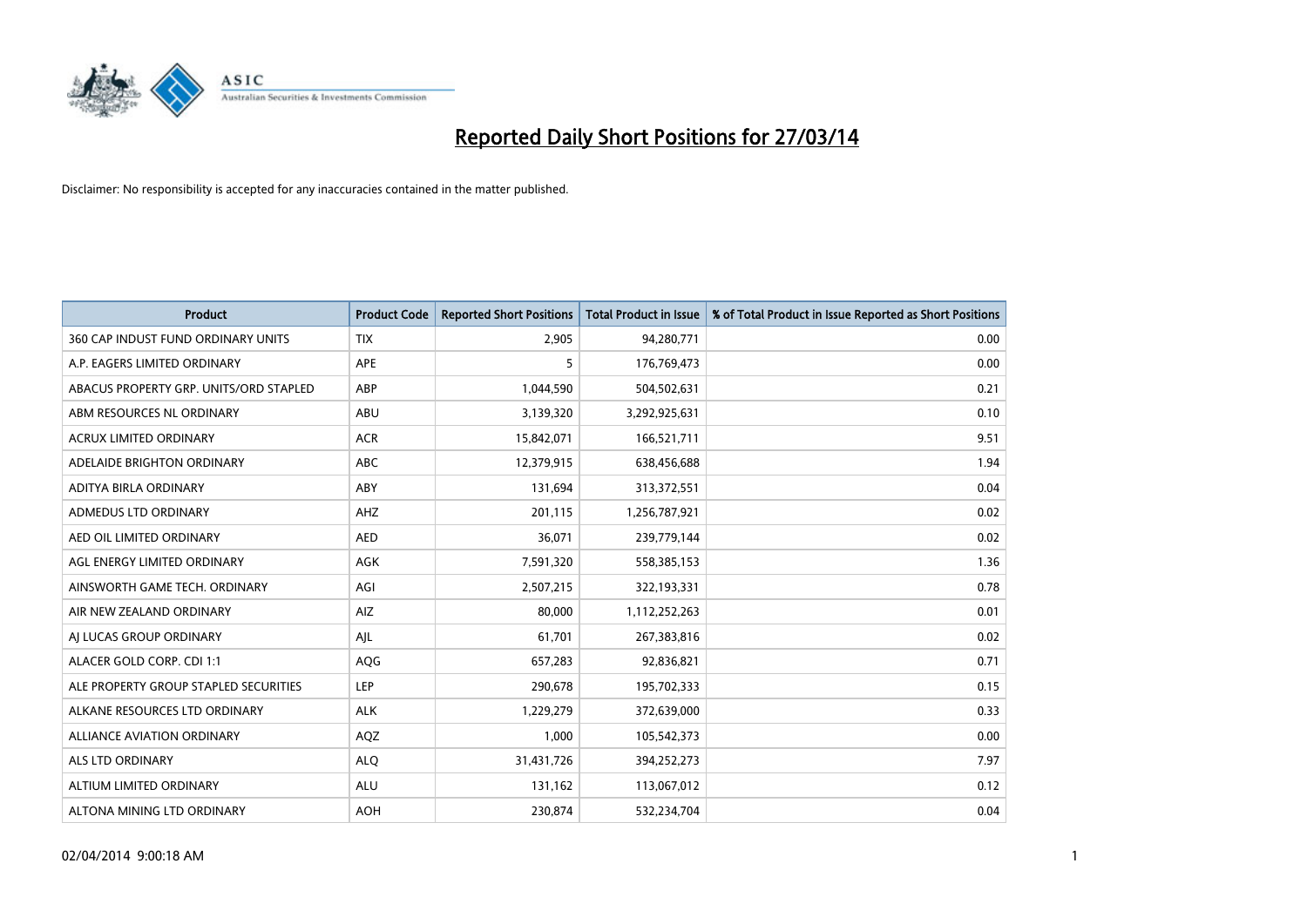

| <b>Product</b>                          | <b>Product Code</b> | <b>Reported Short Positions</b> | <b>Total Product in Issue</b> | % of Total Product in Issue Reported as Short Positions |
|-----------------------------------------|---------------------|---------------------------------|-------------------------------|---------------------------------------------------------|
| ALUMINA LIMITED ORDINARY                | <b>AWC</b>          | 87,573,279                      | 2,806,225,615                 | 3.12                                                    |
| AMALGAMATED HOLDINGS ORDINARY           | AHD                 | 3,821                           | 157,854,701                   | 0.00                                                    |
| AMCOM TELECOMM, ORDINARY                | AMM                 | 827,224                         | 244,557,101                   | 0.34                                                    |
| AMCOR LIMITED ORDINARY                  | AMC                 | 4,102,063                       | 1,206,684,923                 | 0.34                                                    |
| AMP LIMITED ORDINARY                    | AMP                 | 39,416,122                      | 2,957,737,964                 | 1.33                                                    |
| ANSELL LIMITED ORDINARY                 | <b>ANN</b>          | 4,436,521                       | 152,762,142                   | 2.90                                                    |
| ANTARES ENERGY LTD ORDINARY             | AZZ                 | 1,091,791                       | 255,000,000                   | 0.43                                                    |
| ANZ BANKING GRP LTD ORDINARY            | ANZ                 | 7,138,803                       | 2,744,118,670                 | 0.26                                                    |
| APA GROUP STAPLED SECURITIES            | <b>APA</b>          | 25,606,629                      | 835,750,807                   | 3.06                                                    |
| APN NEWS & MEDIA ORDINARY               | <b>APN</b>          | 6,836,783                       | 1,029,041,356                 | 0.66                                                    |
| AQUARIUS PLATINUM. ORDINARY             | <b>AOP</b>          | 2,948,572                       | 487,782,536                   | 0.60                                                    |
| AQUILA RESOURCES ORDINARY               | <b>AQA</b>          | 11,702,669                      | 411,804,442                   | 2.84                                                    |
| ARAFURA RESOURCE LTD ORDINARY           | ARU                 | 38,002                          | 441,270,644                   | 0.01                                                    |
| ARB CORPORATION ORDINARY                | ARP                 | 1,486,715                       | 72,493,302                    | 2.05                                                    |
| ARDENT LEISURE GROUP STAPLED SECURITIES | AAD                 | 3,031,957                       | 405,055,708                   | 0.75                                                    |
| ARENA REIT. ORDINARY UNITS              | <b>ARF</b>          | 33,164                          | 211,495,653                   | 0.02                                                    |
| ARISTOCRAT LEISURE ORDINARY             | ALL                 | 8,555,587                       | 551,418,047                   | 1.55                                                    |
| ARRIUM LTD ORDINARY                     | ARI                 | 24,307,411                      | 1,361,469,008                 | 1.79                                                    |
| ASCIANO LIMITED ORDINARY                | <b>AIO</b>          | 9,376,364                       | 975,385,664                   | 0.96                                                    |
| ASG GROUP LIMITED ORDINARY              | ASZ                 | 553,838                         | 206,720,839                   | 0.27                                                    |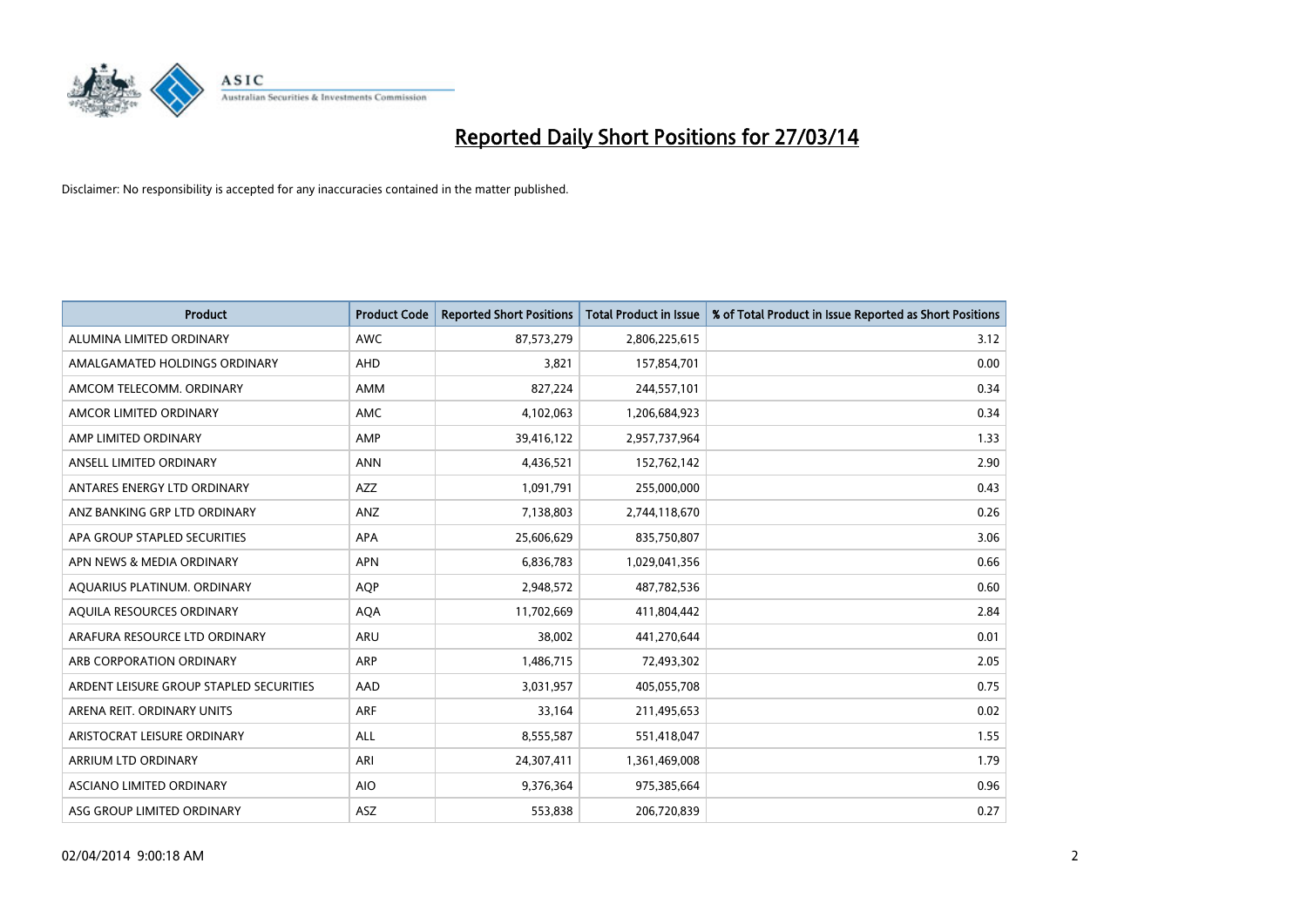

| <b>Product</b>                            | <b>Product Code</b> | <b>Reported Short Positions</b> | <b>Total Product in Issue</b> | % of Total Product in Issue Reported as Short Positions |
|-------------------------------------------|---------------------|---------------------------------|-------------------------------|---------------------------------------------------------|
| ASPEN GROUP ORD/UNITS STAPLED             | <b>APZ</b>          | 74,139                          | 119,946,366                   | 0.06                                                    |
| ASTRO JAP PROP GROUP STAPLED US PROHIBIT. | AJA                 | 19,775                          | 67,211,752                    | 0.03                                                    |
| ASX LIMITED ORDINARY                      | <b>ASX</b>          | 4,137,176                       | 193,595,162                   | 2.14                                                    |
| ATLAS IRON LIMITED ORDINARY               | AGO                 | 105,116,999                     | 915,496,158                   | 11.48                                                   |
| AUCKLAND INTERNATION ORDINARY             | AIA                 | 3,053                           | 1,322,564,489                 | 0.00                                                    |
| AURIZON HOLDINGS LTD ORDINARY             | AZJ                 | 20,691,018                      | 2,137,284,503                 | 0.97                                                    |
| <b>AURORA OIL &amp; GAS ORDINARY</b>      | <b>AUT</b>          | 4,899,951                       | 448,785,778                   | 1.09                                                    |
| AUSDRILL LIMITED ORDINARY                 | ASL                 | 30,033,013                      | 312,277,224                   | 9.62                                                    |
| AUSENCO LIMITED ORDINARY                  | AAX                 | 1,911,057                       | 168,449,799                   | 1.13                                                    |
| <b>AUSTAL LIMITED ORDINARY</b>            | ASB                 | 344,984                         | 346,379,377                   | 0.10                                                    |
| AUSTBROKERS HOLDINGS ORDINARY             | <b>AUB</b>          | 4,553                           | 59,642,171                    | 0.01                                                    |
| AUSTIN ENGINEERING ORDINARY               | ANG                 | 1,073,474                       | 84,274,004                    | 1.27                                                    |
| AUSTRALAND PROPERTY STAPLED SECURITY      | <b>ALZ</b>          | 2,853,847                       | 578,984,528                   | 0.49                                                    |
| AUSTRALIAN AGRICULT, ORDINARY             | AAC                 | 3,863,173                       | 532,294,404                   | 0.73                                                    |
| <b>AUSTRALIAN EDUCATION UNITS</b>         | <b>AEU</b>          | 142,134                         | 205,069,661                   | 0.07                                                    |
| AUSTRALIAN FOUNDAT. ORDINARY              | AFI                 | 638                             | 1,049,055,166                 | 0.00                                                    |
| AUSTRALIAN INFR LTD ORDINARY              | <b>AIX</b>          | 20,098                          | 620,733,944                   | 0.00                                                    |
| AUSTRALIAN PHARM. ORDINARY                | API                 | 11,317,591                      | 488,115,883                   | 2.32                                                    |
| AUTOMOTIVE HOLDINGS ORDINARY              | AHE                 | 1,867,265                       | 260,579,682                   | 0.72                                                    |
| AVEO GROUP STAPLED SECURITIES             | AOG                 | 10,302,403                      | 500,111,460                   | 2.06                                                    |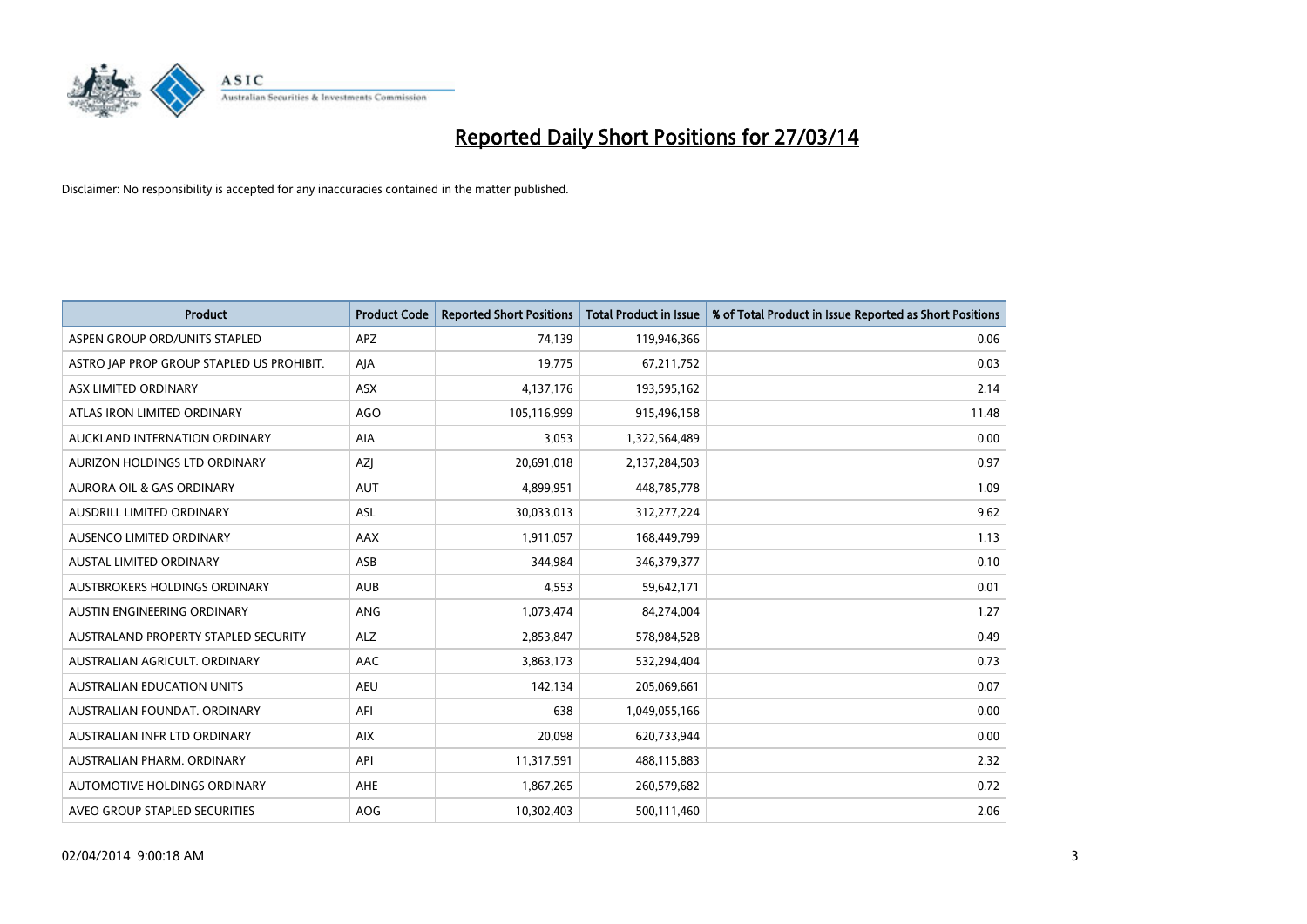

| <b>Product</b>                      | <b>Product Code</b> | <b>Reported Short Positions</b> | <b>Total Product in Issue</b> | % of Total Product in Issue Reported as Short Positions |
|-------------------------------------|---------------------|---------------------------------|-------------------------------|---------------------------------------------------------|
| AWE LIMITED ORDINARY                | <b>AWE</b>          | 248,759                         | 522,696,385                   | 0.05                                                    |
| AZONTO PET LTD ORDINARY             | APY                 |                                 | 1,158,625,100                 | 0.00                                                    |
| <b>BANDANNA ENERGY ORDINARY</b>     | <b>BND</b>          | 26,591,202                      | 528,481,199                   | 5.03                                                    |
| BANK OF QUEENSLAND. ORDINARY        | <b>BOO</b>          | 4,664,862                       | 322,566,581                   | 1.45                                                    |
| <b>BANNERMAN RESOURCES ORDINARY</b> | <b>BMN</b>          | 300,000                         | 322,885,298                   | 0.09                                                    |
| <b>BASE RES LIMITED ORDINARY</b>    | <b>BSE</b>          | 6,427,865                       | 561,840,029                   | 1.14                                                    |
| BATHURST RES LTD. ORDINARY          | <b>BRL</b>          | 9,788,404                       | 821,457,725                   | 1.19                                                    |
| BC IRON LIMITED ORDINARY            | <b>BCI</b>          | 711,374                         | 124,028,630                   | 0.57                                                    |
| BEACH ENERGY LIMITED ORDINARY       | <b>BPT</b>          | 20,437,006                      | 1,283,241,004                 | 1.59                                                    |
| BEADELL RESOURCE LTD ORDINARY       | <b>BDR</b>          | 48,640,619                      | 790,777,280                   | 6.15                                                    |
| BEGA CHEESE LTD ORDINARY            | <b>BGA</b>          | 773,481                         | 152,245,802                   | 0.51                                                    |
| BENDIGO AND ADELAIDE ORDINARY       | <b>BEN</b>          | 11,357,419                      | 410,297,092                   | 2.77                                                    |
| BENITEC BIOPHARMA ORDINARY          | <b>BLT</b>          | 5,000                           | 100,177,526                   | 0.00                                                    |
| BENTHAM IMF LTD ORDINARY            | <b>IMF</b>          | 4,029,629                       | 164,380,143                   | 2.45                                                    |
| BERKELEY RESOURCES ORDINARY         | <b>BKY</b>          | 31,002                          | 180,361,323                   | 0.02                                                    |
| BETASHARES ASX RES ETF UNITS        | <b>ORE</b>          | 517,432                         | 3,022,150                     | 17.12                                                   |
| BHP BILLITON LIMITED ORDINARY       | <b>BHP</b>          | 9,961,800                       | 3,211,691,105                 | 0.31                                                    |
| <b>BILLABONG DEFERRED</b>           | <b>BBGN</b>         | 16,405                          | 180,273,753                   | 0.01                                                    |
| <b>BILLABONG ORDINARY</b>           | <b>BBG</b>          | 14,541,729                      | 878,020,691                   | 1.66                                                    |
| <b>BIONOMICS LIMITED ORDINARY</b>   | <b>BNO</b>          | 336,123                         | 417,311,567                   | 0.08                                                    |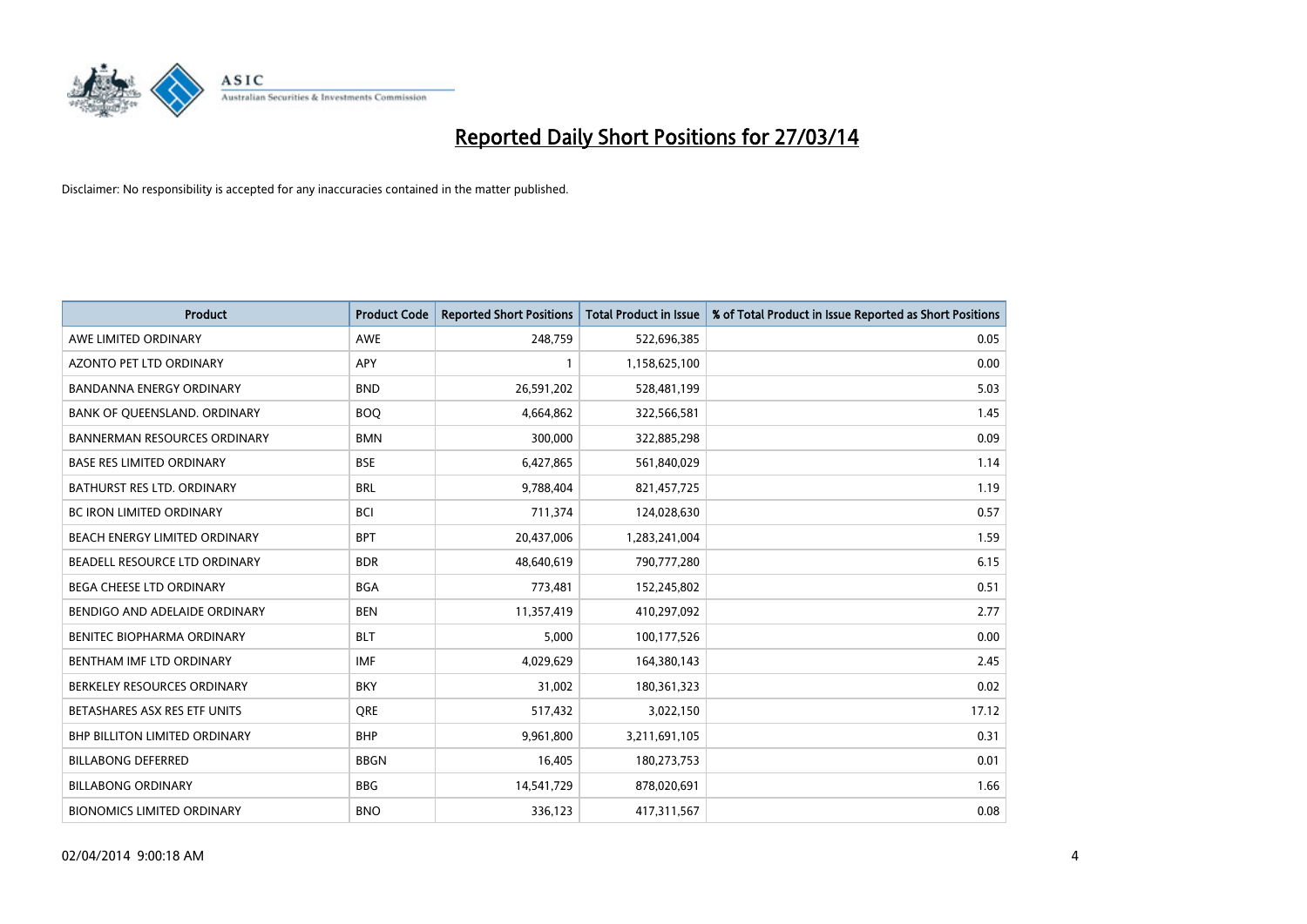

| Product                                       | <b>Product Code</b> | <b>Reported Short Positions</b> | <b>Total Product in Issue</b> | % of Total Product in Issue Reported as Short Positions |
|-----------------------------------------------|---------------------|---------------------------------|-------------------------------|---------------------------------------------------------|
| <b>BLACKMORES LIMITED ORDINARY</b>            | <b>BKL</b>          | 5,629                           | 17,046,032                    | 0.03                                                    |
| <b>BLACKTHORN RESOURCES ORD US PROHIBITED</b> | <b>BTR</b>          | 280,632                         | 164,285,950                   | 0.17                                                    |
| BLUESCOPE STEEL LTD ORDINARY                  | <b>BSL</b>          | 6,416,900                       | 558,733,728                   | 1.15                                                    |
| <b>BOART LONGYEAR ORDINARY</b>                | <b>BLY</b>          | 46,931,873                      | 461,163,412                   | 10.18                                                   |
| <b>BOOM LOGISTICS ORDINARY</b>                | <b>BOL</b>          | 78,625                          | 474,868,764                   | 0.02                                                    |
| BORAL LIMITED. ORDINARY                       | <b>BLD</b>          | 27,227,869                      | 782,736,249                   | 3.48                                                    |
| <b>BRADKEN LIMITED ORDINARY</b>               | <b>BKN</b>          | 18,201,708                      | 171,027,249                   | 10.64                                                   |
| <b>BRAMBLES LIMITED ORDINARY</b>              | <b>BXB</b>          | 1,215,821                       | 1,562,136,672                 | 0.08                                                    |
| <b>BREVILLE GROUP LTD ORDINARY</b>            | <b>BRG</b>          | 2,075,052                       | 130,095,322                   | 1.60                                                    |
| <b>BRICKWORKS LIMITED ORDINARY</b>            | <b>BKW</b>          | 36,143                          | 148,038,996                   | 0.02                                                    |
| BROCKMAN MINING LTD ORDINARY                  | <b>BCK</b>          | 36                              | 8,381,982,131                 | 0.00                                                    |
| BT INVESTMENT MNGMNT ORDINARY                 | <b>BTT</b>          | 260,193                         | 282,727,073                   | 0.09                                                    |
| <b>BURU ENERGY ORDINARY</b>                   | <b>BRU</b>          | 13,308,313                      | 298,505,530                   | 4.46                                                    |
| <b>BWP TRUST ORDINARY UNITS</b>               | <b>BWP</b>          | 6,573,084                       | 634,395,195                   | 1.04                                                    |
| CABCHARGE AUSTRALIA ORDINARY                  | CAB                 | 10,804,112                      | 120,430,683                   | 8.97                                                    |
| <b>CALTEX AUSTRALIA ORDINARY</b>              | <b>CTX</b>          | 2,133,923                       | 270,000,000                   | 0.79                                                    |
| <b>CARDNO LIMITED ORDINARY</b>                | CDD                 | 6,350,550                       | 160,954,250                   | 3.95                                                    |
| <b>CARINDALE PROPERTY UNIT</b>                | <b>CDP</b>          | 507                             | 70,000,000                    | 0.00                                                    |
| CARNARVON PETROLEUM ORDINARY                  | <b>CVN</b>          | 734                             | 986,565,952                   | 0.00                                                    |
| CARSALES.COM LTD ORDINARY                     | <b>CRZ</b>          | 7,154,407                       | 237,773,965                   | 3.01                                                    |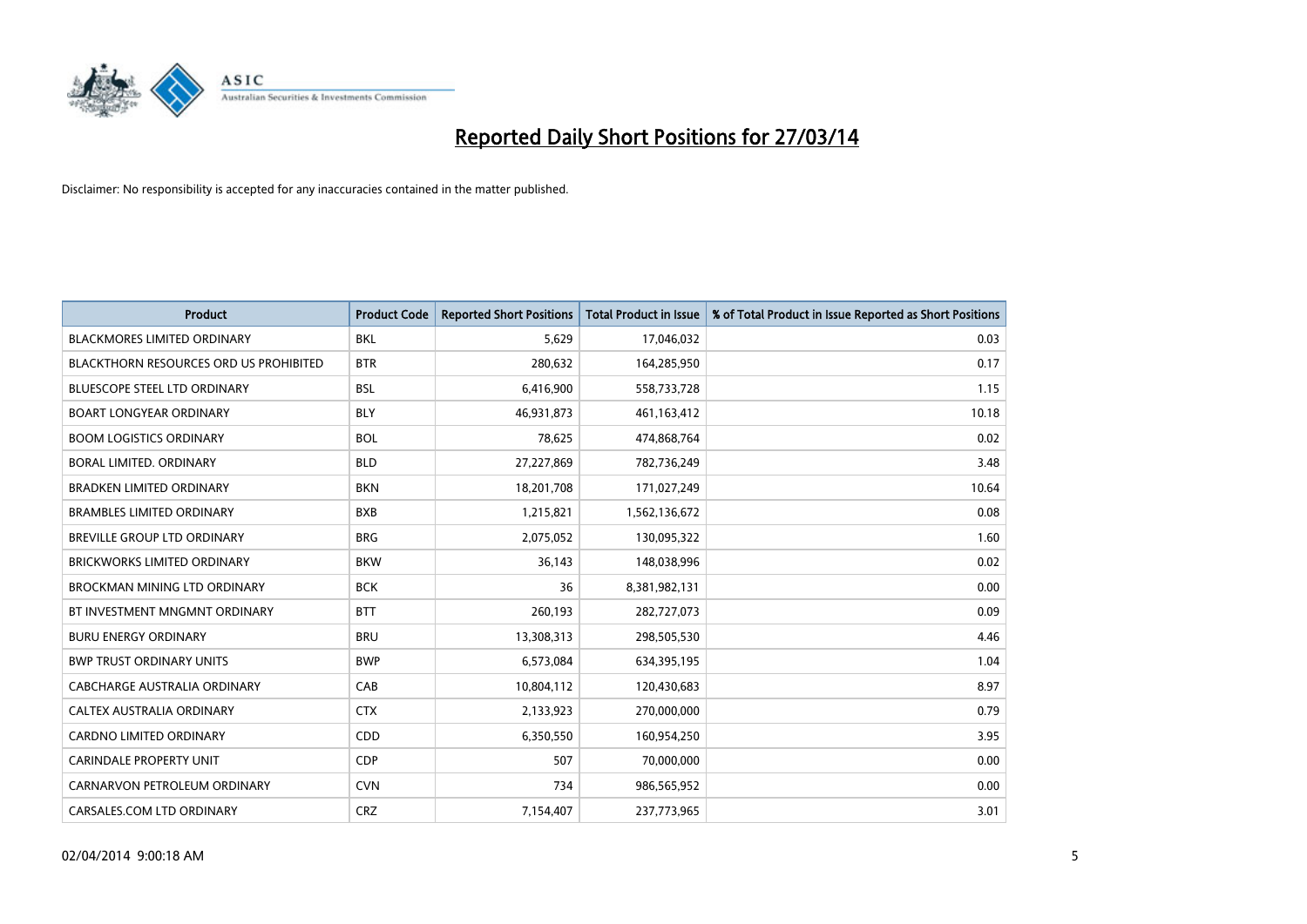

| <b>Product</b>                          | <b>Product Code</b> | <b>Reported Short Positions</b> | <b>Total Product in Issue</b> | % of Total Product in Issue Reported as Short Positions |
|-----------------------------------------|---------------------|---------------------------------|-------------------------------|---------------------------------------------------------|
| <b>CASH CONVERTERS ORDINARY</b>         | CCV                 | 12,181,033                      | 426,302,767                   | 2.86                                                    |
| CEDAR WOODS PROP. ORDINARY              | <b>CWP</b>          | 81,775                          | 73,732,683                    | 0.11                                                    |
| <b>CENTRAL PETROLEUM ORDINARY</b>       | <b>CTP</b>          | 494.681                         | 309,219,473                   | 0.16                                                    |
| CERAMIC FUEL CELLS ORDINARY             | <b>CFU</b>          | 4,058                           | 1,771,524,324                 | 0.00                                                    |
| CFS RETAIL TRUST GRP STAPLED SECURITIES | <b>CFX</b>          | 73,575,269                      | 3,018,050,810                 | 2.44                                                    |
| CHALLENGER DIV.PRO. STAPLED UNITS       | <b>CDI</b>          | 157,870                         | 214,101,013                   | 0.07                                                    |
| <b>CHALLENGER LIMITED ORDINARY</b>      | <b>CGF</b>          | 1,263,592                       | 530,862,585                   | 0.24                                                    |
| CHARTER HALL GROUP STAPLED US PROHIBIT. | <b>CHC</b>          | 357,411                         | 347,925,558                   | 0.10                                                    |
| <b>CHARTER HALL RETAIL UNITS</b>        | <b>CQR</b>          | 10,206,146                      | 369,040,750                   | 2.77                                                    |
| <b>CHORUS LIMITED ORDINARY</b>          | <b>CNU</b>          | 510,303                         | 396,369,767                   | 0.13                                                    |
| CITIGOLD CORP LTD ORDINARY              | <b>CTO</b>          | 153,427                         | 1,495,764,906                 | 0.01                                                    |
| CLINUVEL PHARMACEUT, ORDINARY           | <b>CUV</b>          | 600                             | 38,217,038                    | 0.00                                                    |
| COAL OF AFRICA LTD ORDINARY             | <b>CZA</b>          | 426                             | 1,048,368,613                 | 0.00                                                    |
| <b>COALSPUR MINES LTD ORDINARY</b>      | <b>CPL</b>          | 6,397,420                       | 641,394,435                   | 1.00                                                    |
| <b>COBAR CONSOLIDATED ORDINARY</b>      | CCU                 | 100,000                         | 329,715,353                   | 0.03                                                    |
| COCA-COLA AMATIL ORDINARY               | <b>CCL</b>          | 14,910,999                      | 763,590,249                   | 1.95                                                    |
| <b>COCHLEAR LIMITED ORDINARY</b>        | <b>COH</b>          | 9,965,340                       | 57,062,020                    | 17.46                                                   |
| <b>COCKATOO COAL ORDINARY</b>           | <b>COK</b>          | 167,987                         | 4,529,134,266                 | 0.00                                                    |
| CODAN LIMITED ORDINARY                  | <b>CDA</b>          | 604,054                         | 176,969,924                   | 0.34                                                    |
| COFFEY INTERNATIONAL ORDINARY           | <b>COF</b>          | 18,923                          | 255,833,165                   | 0.01                                                    |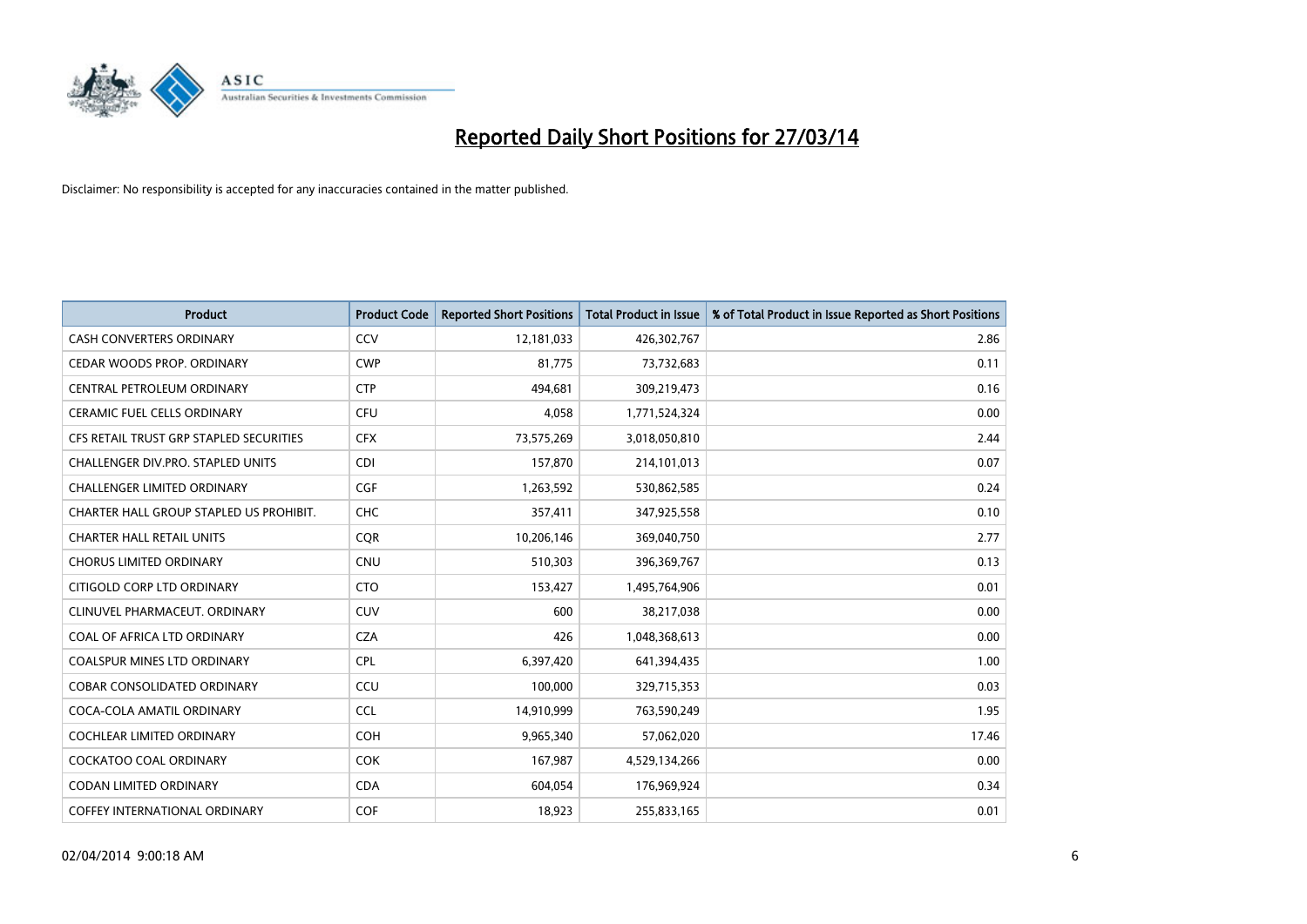

| <b>Product</b>                          | <b>Product Code</b> | <b>Reported Short Positions</b> | <b>Total Product in Issue</b> | % of Total Product in Issue Reported as Short Positions |
|-----------------------------------------|---------------------|---------------------------------|-------------------------------|---------------------------------------------------------|
| <b>COKAL LTD ORDINARY</b>               | <b>CKA</b>          | 13,650                          | 471,103,926                   | 0.00                                                    |
| <b>COLLECTION HOUSE ORDINARY</b>        | <b>CLH</b>          | 2,243,156                       | 128,969,148                   | 1.74                                                    |
| <b>COLLINS FOODS LTD ORDINARY</b>       | <b>CKF</b>          | 17,661                          | 93,000,003                    | 0.02                                                    |
| COMMONWEALTH BANK, ORDINARY             | <b>CBA</b>          | 7,896,041                       | 1,611,928,836                 | 0.49                                                    |
| <b>COMMONWEALTH PROP ORDINARY UNITS</b> | <b>CPA</b>          | 155,876                         | 2,347,003,413                 | 0.01                                                    |
| <b>COMPASS RESOURCES ORDINARY</b>       | <b>CMR</b>          | 7,472                           | 1,403,744,100                 | 0.00                                                    |
| <b>COMPUTERSHARE LTD ORDINARY</b>       | <b>CPU</b>          | 12,013,183                      | 556,203,079                   | 2.16                                                    |
| <b>COOPER ENERGY LTD ORDINARY</b>       | <b>COE</b>          | 102,819                         | 329,235,509                   | 0.03                                                    |
| CORP TRAVEL LIMITED ORDINARY            | <b>CTD</b>          | 56,157                          | 89,890,762                    | 0.06                                                    |
| <b>COVER-MORE GRP LTD ORDINARY</b>      | <b>CVO</b>          | 3,350,822                       | 317,750,000                   | 1.05                                                    |
| <b>CREDIT CORP GROUP ORDINARY</b>       | <b>CCP</b>          | 225,821                         | 46,131,882                    | 0.49                                                    |
| <b>CROMWELL PROP STAPLED SECURITIES</b> | <b>CMW</b>          | 16,920,630                      | 1,724,697,156                 | 0.98                                                    |
| <b>CROWE HORWATH AUS ORDINARY</b>       | <b>CRH</b>          | 712,549                         | 273,005,429                   | 0.26                                                    |
| <b>CROWN RESORTS LTD ORDINARY</b>       | <b>CWN</b>          | 4,256,526                       | 728,394,185                   | 0.58                                                    |
| <b>CSG LIMITED ORDINARY</b>             | CSV                 | 8,001                           | 278,973,075                   | 0.00                                                    |
| <b>CSL LIMITED ORDINARY</b>             | <b>CSL</b>          | 663,071                         | 483,611,496                   | 0.14                                                    |
| <b>CSR LIMITED ORDINARY</b>             | <b>CSR</b>          | 14,338,590                      | 506,000,315                   | 2.83                                                    |
| <b>CUDECO LIMITED ORDINARY</b>          | <b>CDU</b>          | 8,686,239                       | 234,033,408                   | 3.71                                                    |
| DART ENERGY LTD ORDINARY                | <b>DTE</b>          | 4,624,147                       | 1,108,752,733                 | 0.42                                                    |
| DATA#3 LIMITED ORDINARY                 | <b>DTL</b>          | 232,018                         | 153,974,950                   | 0.15                                                    |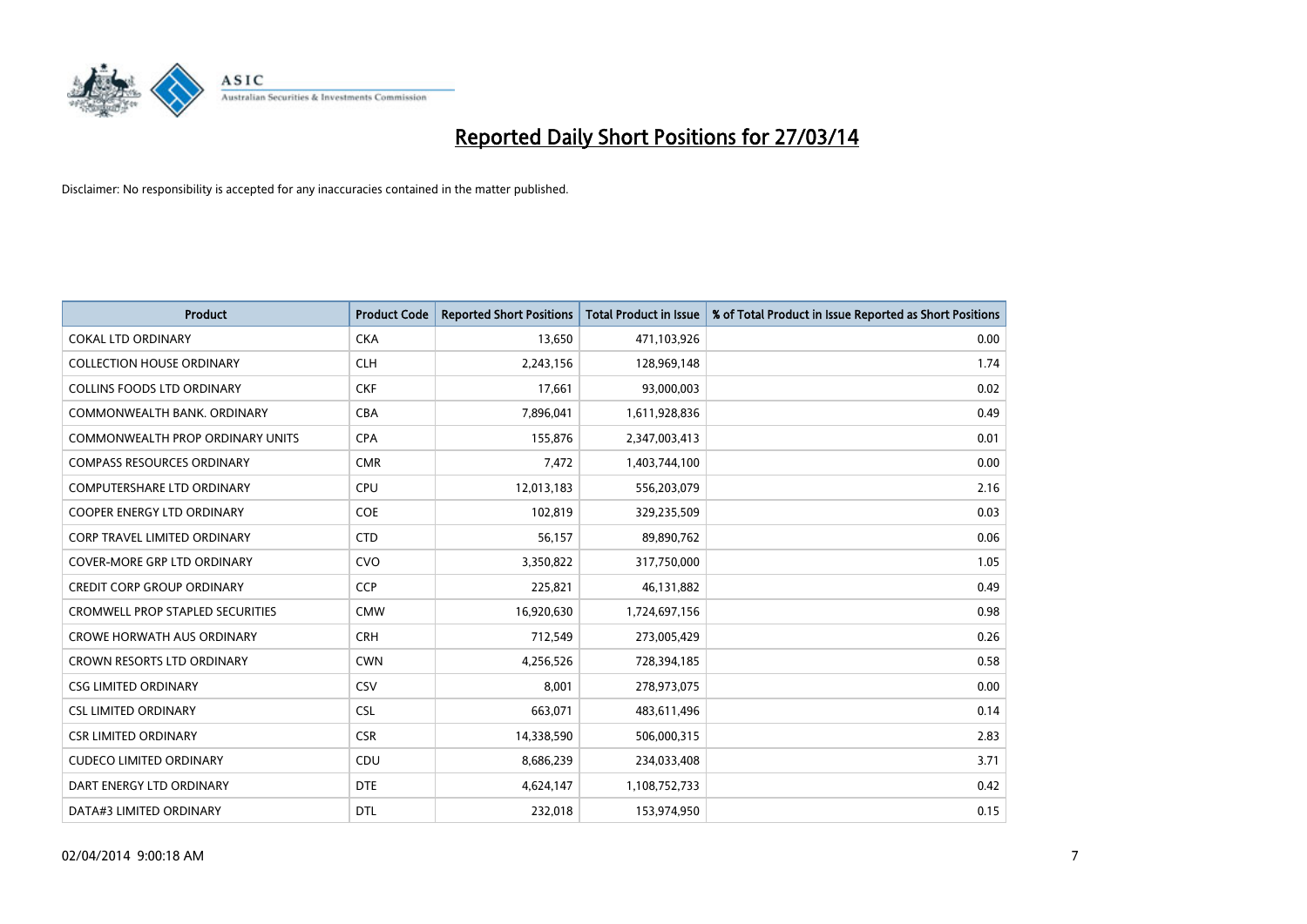

| <b>Product</b>                       | <b>Product Code</b> | <b>Reported Short Positions</b> | <b>Total Product in Issue</b> | % of Total Product in Issue Reported as Short Positions |
|--------------------------------------|---------------------|---------------------------------|-------------------------------|---------------------------------------------------------|
| DAVID JONES LIMITED ORDINARY         | <b>DJS</b>          | 28,233,280                      | 537,137,845                   | 5.26                                                    |
| <b>DECMIL GROUP LIMITED ORDINARY</b> | <b>DCG</b>          | 1,826,179                       | 168,657,794                   | 1.08                                                    |
| DEEP YELLOW LIMITED ORDINARY         | <b>DYL</b>          | 1,600,000                       | 1,617,041,367                 | 0.10                                                    |
| DEVINE LIMITED ORDINARY              | <b>DVN</b>          | 10,000                          | 158,730,556                   | 0.01                                                    |
| DEXUS PROPERTY GROUP STAPLED UNITS   | <b>DXS</b>          | 11,272,734                      | 5,379,489,824                 | 0.21                                                    |
| DICK SMITH HLDGS ORDINARY            | <b>DSH</b>          | 11,987,399                      | 236,511,364                   | 5.07                                                    |
| DISCOVERY METALS LTD ORDINARY        | <b>DML</b>          | 4,281,928                       | 560,034,418                   | 0.76                                                    |
| DOMINO PIZZA ENTERPR ORDINARY        | <b>DMP</b>          | 1,558,139                       | 85,915,713                    | 1.81                                                    |
| DONACO INTERNATIONAL ORDINARY        | <b>DNA</b>          | 2,218,294                       | 403,108,954                   | 0.55                                                    |
| DORAY MINERALS LTD ORDINARY          | <b>DRM</b>          | 1,357                           | 163,326,768                   | 0.00                                                    |
| DOWNER EDI LIMITED ORDINARY          | <b>DOW</b>          | 15,386,957                      | 435,399,975                   | 3.53                                                    |
| DRAGON MINING LTD ORDINARY           | <b>DRA</b>          | 50,000                          | 88,840,613                    | 0.06                                                    |
| DRILLSEARCH ENERGY ORDINARY          | <b>DLS</b>          | 13,491,655                      | 432,965,895                   | 3.12                                                    |
| DUET GROUP STAPLED US PROHIBIT.      | <b>DUE</b>          | 20,185,776                      | 1,317,809,323                 | 1.53                                                    |
| DULUXGROUP LIMITED ORDINARY          | <b>DLX</b>          | 1,894,919                       | 381,093,950                   | 0.50                                                    |
| <b>DWS LTD ORDINARY</b>              | <b>DWS</b>          | 5,790                           | 132,362,763                   | 0.00                                                    |
| ECHO ENTERTAINMENT ORDINARY          | <b>EGP</b>          | 29,288,022                      | 825,672,730                   | 3.55                                                    |
| <b>ELDERS LIMITED ORDINARY</b>       | <b>ELD</b>          | 19,776,311                      | 455,013,329                   | 4.35                                                    |
| ELEMENTAL MINERALS ORDINARY          | <b>ELM</b>          | 170,287                         | 303,263,391                   | 0.06                                                    |
| <b>EMECO HOLDINGS ORDINARY</b>       | <b>EHL</b>          | 15,699,938                      | 599,675,707                   | 2.62                                                    |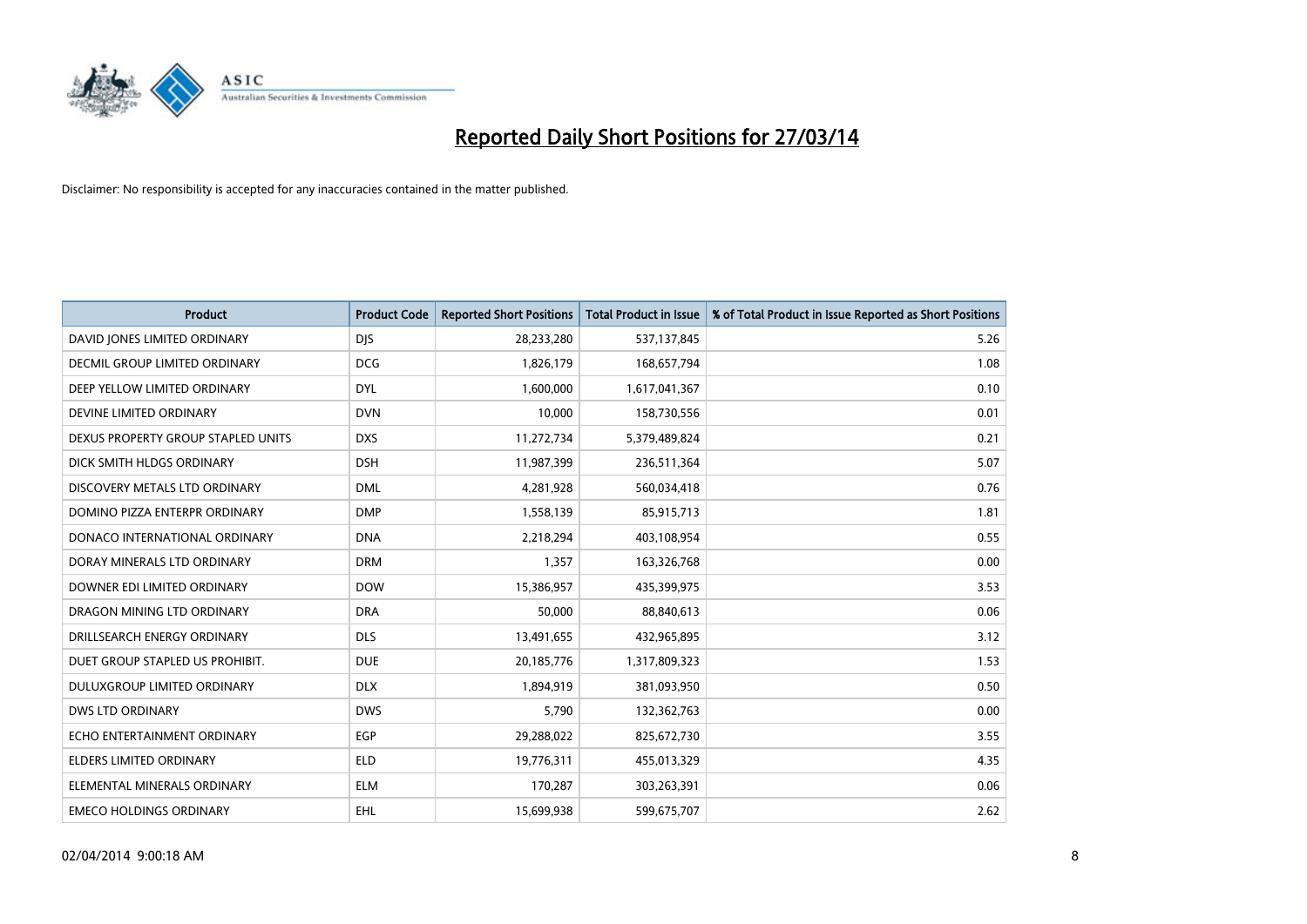

| <b>Product</b>                         | <b>Product Code</b> | <b>Reported Short Positions</b> | <b>Total Product in Issue</b> | % of Total Product in Issue Reported as Short Positions |
|----------------------------------------|---------------------|---------------------------------|-------------------------------|---------------------------------------------------------|
| <b>ENDEAVOUR MIN CORP CDI 1:1</b>      | <b>EVR</b>          | 32,525                          | 68,203,015                    | 0.05                                                    |
| ENERGY RESOURCES ORDINARY 'A'          | ERA                 | 7,832,944                       | 517,725,062                   | 1.51                                                    |
| <b>ENERGY WORLD CORPOR, ORDINARY</b>   | <b>EWC</b>          | 54,641,363                      | 1,734,166,672                 | 3.15                                                    |
| ENVESTRA LIMITED ORDINARY              | <b>ENV</b>          | 609,308                         | 1,796,808,474                 | 0.03                                                    |
| EQUATORIAL RES LTD ORDINARY            | EQX                 | 2,042                           | 122,185,353                   | 0.00                                                    |
| ERM POWER LIMITED ORDINARY             | EPW                 | 1,135,246                       | 239,269,727                   | 0.47                                                    |
| ESERVGLOBAL LIMITED ORDINARY           | ESV                 | 3,000,000                       | 253,545,997                   | 1.18                                                    |
| ETHANE PIPELINE STAPLED SECURITIES     | <b>EPX</b>          | 9,488                           | 69,302,275                    | 0.01                                                    |
| EVOLUTION MINING LTD ORDINARY          | <b>EVN</b>          | 31,137,624                      | 708,652,367                   | 4.39                                                    |
| FAIRFAX MEDIA LTD ORDINARY             | <b>FXI</b>          | 122,173,889                     | 2,351,955,725                 | 5.19                                                    |
| FANTASTIC HOLDINGS ORDINARY            | FAN                 | 19,107                          | 103,068,398                   | 0.02                                                    |
| <b>FAR LTD ORDINARY</b>                | <b>FAR</b>          | 27,129,070                      | 2,499,846,742                 | 1.09                                                    |
| FEDERATION CNTRES ORD/UNIT STAPLED SEC | FDC                 | 5,323,690                       | 1,427,641,565                 | 0.37                                                    |
| FISHER & PAYKEL H. ORDINARY            | FPH                 | 1,621,829                       | 551,103,383                   | 0.29                                                    |
| FLEETWOOD CORP ORDINARY                | <b>FWD</b>          | 2,448,094                       | 60,522,619                    | 4.04                                                    |
| FLETCHER BUILDING ORDINARY             | <b>FBU</b>          | 1,586,859                       | 687,854,788                   | 0.23                                                    |
| FLEXIGROUP LIMITED ORDINARY            | <b>FXL</b>          | 1,047,099                       | 304,096,060                   | 0.34                                                    |
| FLIGHT CENTRE TRAVEL ORDINARY          | <b>FLT</b>          | 6,010,258                       | 100,554,606                   | 5.98                                                    |
| FLINDERS MINES LTD ORDINARY            | <b>FMS</b>          | 4,359,733                       | 2,100,866,748                 | 0.21                                                    |
| FOCUS MINERALS LTD ORDINARY            | <b>FML</b>          | 10,000,000                      | 9,137,375,877                 | 0.11                                                    |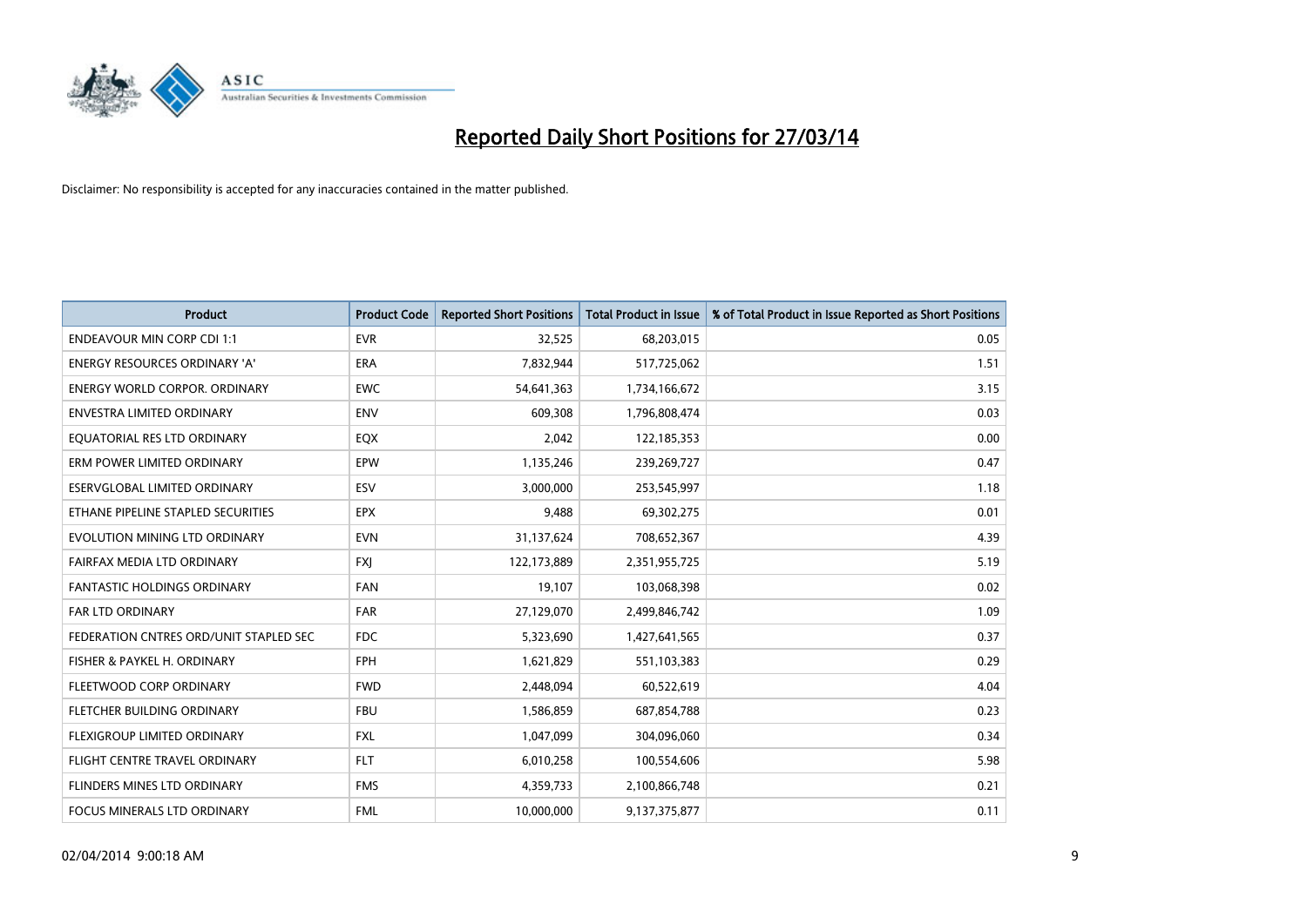

| <b>Product</b>                                   | <b>Product Code</b> | <b>Reported Short Positions</b> | <b>Total Product in Issue</b> | % of Total Product in Issue Reported as Short Positions |
|--------------------------------------------------|---------------------|---------------------------------|-------------------------------|---------------------------------------------------------|
| FONTERRA SHARE FUND ORDINARY UNITS               | <b>FSF</b>          | 80                              | 106,700,484                   | 0.00                                                    |
| FORGE GROUP LIMITED ORDINARY                     | FGE                 | 4,264,315                       | 86,169,014                    | 4.95                                                    |
| <b>FORTESCUE METALS GRP ORDINARY</b>             | <b>FMG</b>          | 162,955,703                     | 3,113,798,151                 | 5.23                                                    |
| <b>G.U.D. HOLDINGS ORDINARY</b>                  | GUD                 | 3,849,973                       | 71,241,319                    | 5.40                                                    |
| <b>G8 EDUCATION LIMITED ORDINARY</b>             | <b>GEM</b>          | 5,259,917                       | 301,705,105                   | 1.74                                                    |
| <b>GALAXY RESOURCES ORDINARY</b>                 | <b>GXY</b>          | 329,458                         | 1,027,073,389                 | 0.03                                                    |
| <b>GBST HOLDINGS ORDINARY</b>                    | <b>GBT</b>          | 36,371                          | 66,561,725                    | 0.05                                                    |
| <b>GDI PROPERTY GRP STAPLED SECURITIES</b>       | GDI                 | 3,620,849                       | 567,575,025                   | 0.64                                                    |
| <b>GENETIC TECHNOLOGIES ORDINARY</b>             | <b>GTG</b>          | 1,654,500                       | 647,339,902                   | 0.26                                                    |
| <b>GEODYNAMICS LIMITED ORDINARY</b>              | GDY                 | 819                             | 406,452,608                   | 0.00                                                    |
| GI DYNAMICS, INC CDI US PROHIBITED               | GID                 | 920,140                         | 398,231,465                   | 0.23                                                    |
| <b>GINDALBIE METALS LTD ORDINARY</b>             | GBG                 | 40,091,765                      | 1,493,660,842                 | 2.68                                                    |
| <b>GOODMAN FIELDER. ORDINARY</b>                 | GFF                 | 39,303,294                      | 1,955,559,207                 | 2.01                                                    |
| <b>GOODMAN GROUP STAPLED</b>                     | <b>GMG</b>          | 3,946,380                       | 1,727,685,976                 | 0.23                                                    |
| <b>GPT GROUP STAPLED SEC.</b>                    | <b>GPT</b>          | 8,465,993                       | 1,685,779,634                 | 0.50                                                    |
| <b>GRAINCORP LIMITED A CLASS ORDINARY</b>        | <b>GNC</b>          | 2,300,934                       | 228,855,628                   | 1.01                                                    |
| <b>GRANGE RESOURCES. ORDINARY</b>                | GRR                 | 4,687,573                       | 1,157,097,869                 | 0.41                                                    |
| <b>GREENCROSS LIMITED ORDINARY</b>               | <b>GXL</b>          | 20,374                          | 90,893,174                    | 0.02                                                    |
| <b>GREENLAND MIN EN LTD ORDINARY</b>             | GGG                 | 3,997,540                       | 574,572,911                   | 0.70                                                    |
| <b>GROWTHPOINT PROPERTY ORD/UNIT STAPLED SEC</b> | GOZ                 | 8,626                           | 488,029,437                   | 0.00                                                    |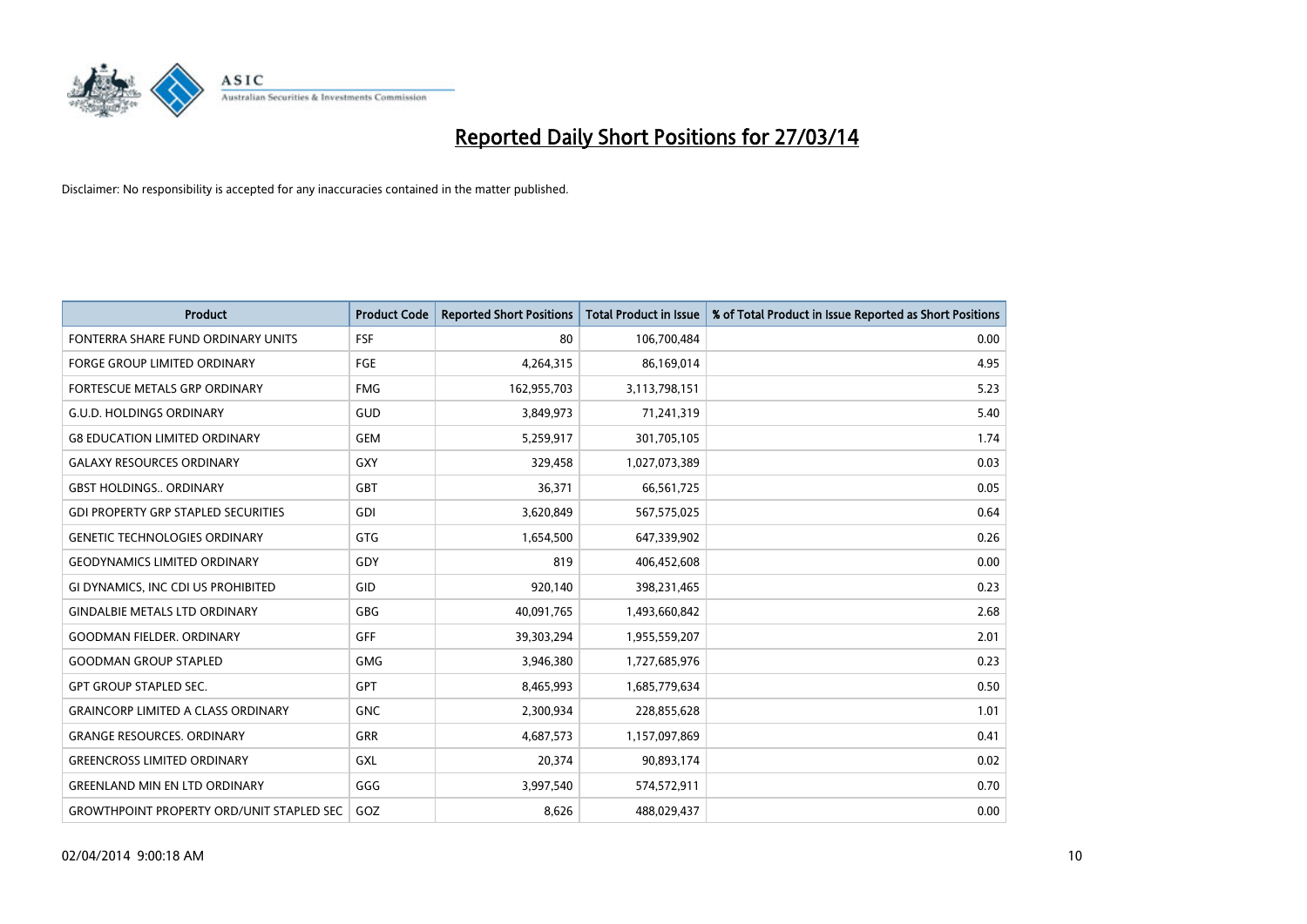

| <b>Product</b>                       | <b>Product Code</b> | <b>Reported Short Positions</b> | <b>Total Product in Issue</b> | % of Total Product in Issue Reported as Short Positions |
|--------------------------------------|---------------------|---------------------------------|-------------------------------|---------------------------------------------------------|
| <b>GRYPHON MINERALS LTD ORDINARY</b> | GRY                 | 4,545,338                       | 400,889,282                   | 1.13                                                    |
| <b>GUILDFORD COAL LTD ORDINARY</b>   | <b>GUF</b>          | 216,030                         | 744,594,332                   | 0.03                                                    |
| <b>GUINNESS PEAT GROUP. CDI 1:1</b>  | GPG                 | 81,925                          | 179,896,960                   | 0.05                                                    |
| <b>GWA GROUP LTD ORDINARY</b>        | <b>GWA</b>          | 10,403,849                      | 306,533,770                   | 3.39                                                    |
| <b>HARVEY NORMAN ORDINARY</b>        | <b>HVN</b>          | 60,745,583                      | 1,062,316,784                 | 5.72                                                    |
| <b>HENDERSON GROUP CDI 1:1</b>       | <b>HGG</b>          | 1,528,745                       | 632,597,144                   | 0.24                                                    |
| <b>HFA HOLDINGS LIMITED ORDINARY</b> | <b>HFA</b>          | 3,809                           | 118,738,157                   | 0.00                                                    |
| HIGHLANDS PACIFIC ORDINARY           | <b>HIG</b>          | 10,001                          | 854,261,346                   | 0.00                                                    |
| HILLGROVE RES LTD ORDINARY           | <b>HGO</b>          | 545,339                         | 1,180,889,221                 | 0.05                                                    |
| HILLS LTD ORDINARY                   | <b>HIL</b>          | 500,000                         | 235,641,350                   | 0.21                                                    |
| HORIZON OIL LIMITED ORDINARY         | <b>HZN</b>          | 97,482,735                      | 1,301,147,932                 | 7.49                                                    |
| HOT CHILI LTD ORDINARY               | <b>HCH</b>          | 10,000                          | 347,732,196                   | 0.00                                                    |
| <b>HOTEL PROPERTY STAPLED</b>        | <b>HPI</b>          | 190,533                         | 132,870,000                   | 0.14                                                    |
| <b>ICON ENERGY LIMITED ORDINARY</b>  | <b>ICN</b>          | 2,926                           | 615,774,351                   | 0.00                                                    |
| <b>IINET LIMITED ORDINARY</b>        | <b>IIN</b>          | 1,067,021                       | 161,238,847                   | 0.66                                                    |
| ILUKA RESOURCES ORDINARY             | ILU                 | 40,539,301                      | 418,700,517                   | 9.68                                                    |
| <b>IMDEX LIMITED ORDINARY</b>        | <b>IMD</b>          | 5,171,381                       | 210,473,188                   | 2.46                                                    |
| <b>INCITEC PIVOT ORDINARY</b>        | IPL                 | 19,177,125                      | 1,644,919,097                 | 1.17                                                    |
| <b>INDEPENDENCE GROUP ORDINARY</b>   | <b>IGO</b>          | 3,942,562                       | 233,323,905                   | 1.69                                                    |
| INDO MINES LIMITED ORDINARY          | <b>IDO</b>          | 263,000                         | 538,026,598                   | 0.05                                                    |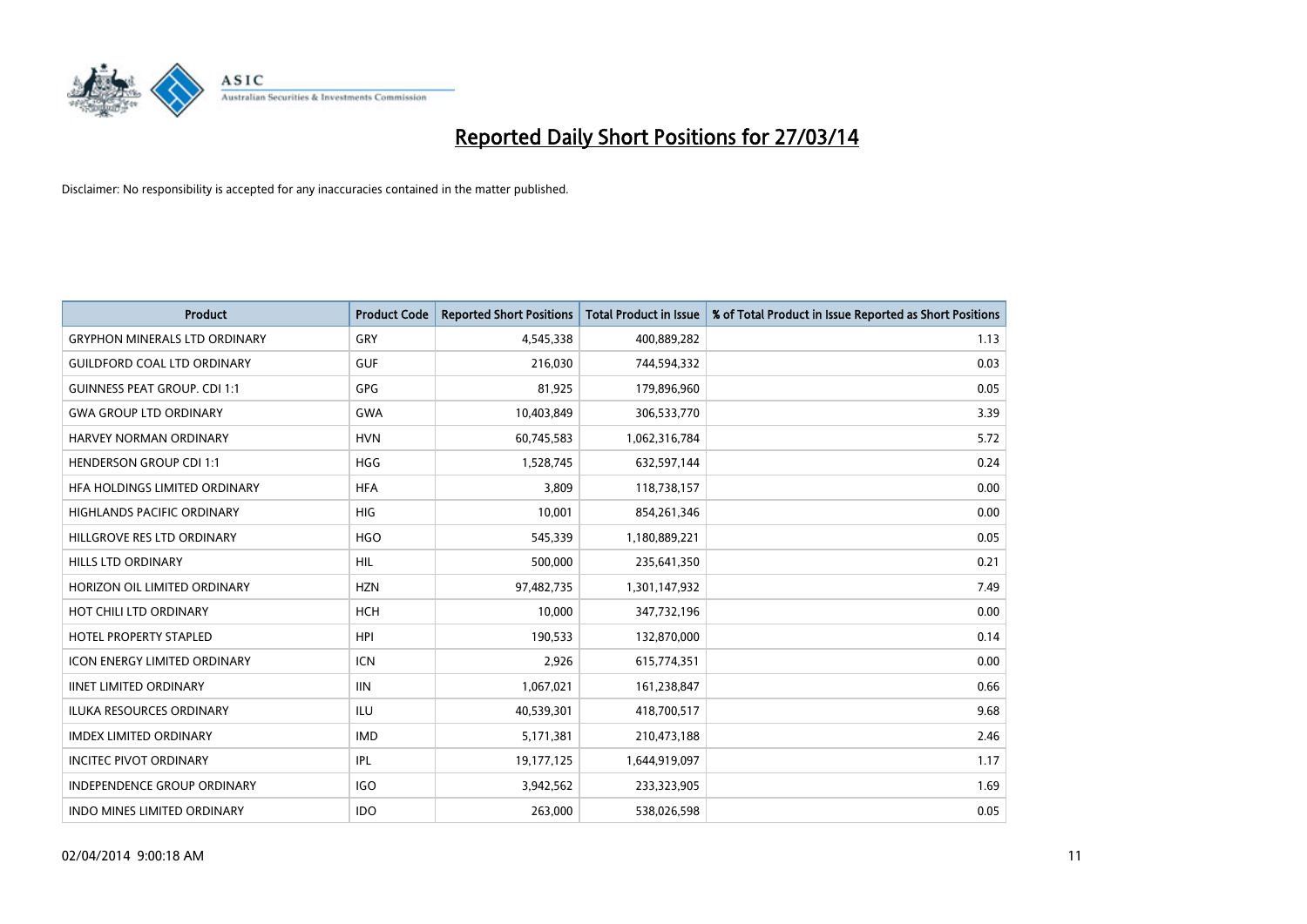

| <b>Product</b>                                  | <b>Product Code</b> | <b>Reported Short Positions</b> | <b>Total Product in Issue</b> | % of Total Product in Issue Reported as Short Positions |
|-------------------------------------------------|---------------------|---------------------------------|-------------------------------|---------------------------------------------------------|
| <b>INDOCHINE MINING LTD ORDINARY</b>            | <b>IDC</b>          | 18,008                          | 965,200,471                   | 0.00                                                    |
| INDOPHIL RESOURCES ORDINARY                     | <b>IRN</b>          | 629,798                         | 1,203,146,194                 | 0.05                                                    |
| <b>INDUSTRIA REIT STAPLED</b>                   | <b>IDR</b>          | 13,680                          | 125,000,001                   | 0.01                                                    |
| INFIGEN ENERGY STAPLED SECURITIES               | <b>IFN</b>          | 3,181,912                       | 764,993,434                   | 0.42                                                    |
| <b>INFRATIL LIMITED ORDINARY</b>                | <b>IFZ</b>          | 81,000                          | 602,983,776                   | 0.01                                                    |
| INGENIA GROUP STAPLED SECURITIES                | <b>INA</b>          | 670,043                         | 676,240,232                   | 0.10                                                    |
| <b>INSURANCE AUSTRALIA ORDINARY</b>             | IAG                 | 9,245,501                       | 2,341,618,048                 | 0.39                                                    |
| <b>INTREPID MINES ORDINARY</b>                  | IAU                 | 18,643,745                      | 556,689,740                   | 3.35                                                    |
| INVESTA OFFICE FUND STAPLED SECURITIES          | <b>IOF</b>          | 1,104,927                       | 614,047,458                   | 0.18                                                    |
| <b>INVOCARE LIMITED ORDINARY</b>                | <b>IVC</b>          | 4,182,581                       | 110,030,298                   | 3.80                                                    |
| <b>IOOF HOLDINGS LTD ORDINARY</b>               | IFL                 | 2,002,232                       | 232,118,034                   | 0.86                                                    |
| <b>IPROPERTY GROUP LTD ORDINARY</b>             | <b>IPP</b>          | 604,231                         | 181,415,005                   | 0.33                                                    |
| <b>IRESS LIMITED ORDINARY</b>                   | <b>IRE</b>          | 335,095                         | 158,585,126                   | 0.21                                                    |
| <b>IRON ORE HOLDINGS ORDINARY</b>               | <b>IOH</b>          | 26,197                          | 161,174,005                   | 0.02                                                    |
| <b>ISELECT LTD ORDINARY</b>                     | <b>ISU</b>          | 322,833                         | 260,889,894                   | 0.12                                                    |
| <b>ISONEA LIMITED ORDINARY</b>                  | <b>ISN</b>          | 2,000                           | 264,304,007                   | 0.00                                                    |
| <b>JAMES HARDIE INDUST CHESS DEPOSITARY INT</b> | <b>IHX</b>          | 3,400,327                       | 446,394,563                   | 0.76                                                    |
| <b>JB HI-FI LIMITED ORDINARY</b>                | JBH                 | 12,453,353                      | 100,385,400                   | 12.41                                                   |
| <b>KAGARA LTD ORDINARY</b>                      | KZL                 | 3,349,855                       | 798,953,117                   | 0.42                                                    |
| KAROON GAS AUSTRALIA ORDINARY                   | <b>KAR</b>          | 11,152,934                      | 255,841,581                   | 4.36                                                    |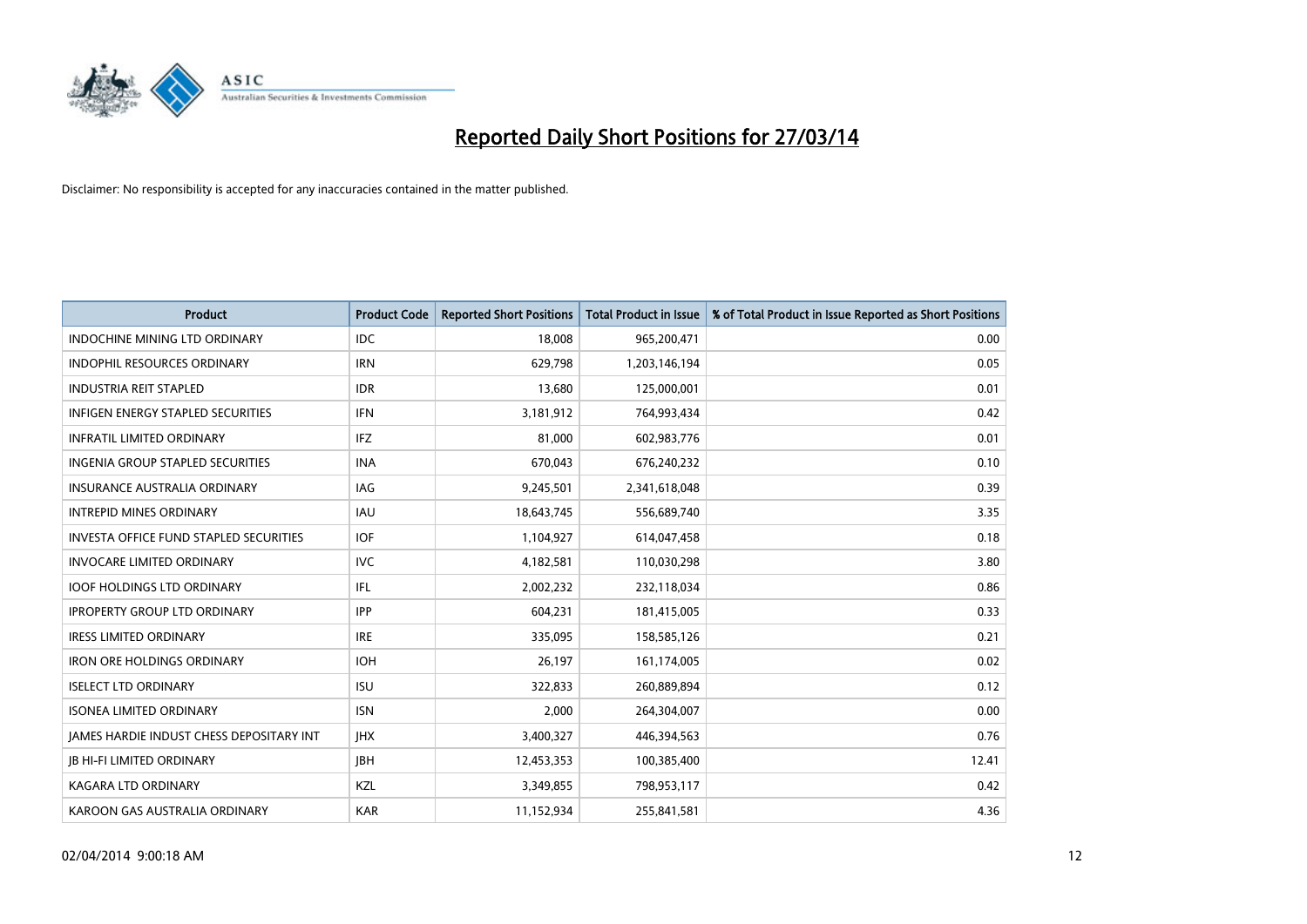

| <b>Product</b>                        | <b>Product Code</b> | <b>Reported Short Positions</b> | <b>Total Product in Issue</b> | % of Total Product in Issue Reported as Short Positions |
|---------------------------------------|---------------------|---------------------------------|-------------------------------|---------------------------------------------------------|
| KATHMANDU HOLD LTD ORDINARY           | <b>KMD</b>          | 132,580                         | 200,473,338                   | 0.07                                                    |
| <b>KBL MINING LIMITED ORDINARY</b>    | <b>KBL</b>          | 1,820                           | 393,535,629                   | 0.00                                                    |
| KINGSGATE CONSOLID. ORDINARY          | <b>KCN</b>          | 18,818,327                      | 164,154,349                   | 11.46                                                   |
| KINGSROSE MINING LTD ORDINARY         | <b>KRM</b>          | 260,442                         | 358,611,493                   | 0.07                                                    |
| LEIGHTON HOLDINGS ORDINARY            | LEI                 | 13,914,841                      | 337,738,438                   | 4.12                                                    |
| LEND LEASE GROUP UNIT/ORD STAPLED     | <b>LLC</b>          | 4,704,317                       | 577,475,833                   | 0.81                                                    |
| LIQUEFIED NATURAL ORDINARY            | <b>LNG</b>          | 863                             | 355,829,015                   | 0.00                                                    |
| LYCOPODIUM LIMITED ORDINARY           | LYL                 | 1,001                           | 38,955,103                    | 0.00                                                    |
| LYNAS CORPORATION ORDINARY            | <b>LYC</b>          | 129,706,664                     | 1,961,185,594                 | 6.61                                                    |
| <b>M2 GRP LTD ORDINARY</b>            | <b>MTU</b>          | 13,746,982                      | 179,501,351                   | 7.66                                                    |
| MACA LIMITED ORDINARY                 | <b>MLD</b>          | 223,576                         | 202,676,373                   | 0.11                                                    |
| MACMAHON HOLDINGS ORDINARY            | MAH                 | 84,031                          | 1,261,699,966                 | 0.01                                                    |
| MACO ATLAS ROADS GRP ORDINARY STAPLED | <b>MOA</b>          | 7,162,743                       | 487,230,540                   | 1.47                                                    |
| MACQUARIE GROUP LTD ORDINARY          | <b>MOG</b>          | 1,190,720                       | 321,074,750                   | 0.37                                                    |
| MAGELLAN FIN GRP LTD ORDINARY         | <b>MFG</b>          | 1,892,217                       | 157,051,924                   | 1.20                                                    |
| <b>MATRIX C &amp; E LTD ORDINARY</b>  | <b>MCE</b>          | 2,872,789                       | 94,555,428                    | 3.04                                                    |
| MAVERICK DRILLING ORDINARY            | <b>MAD</b>          | 7,747,627                       | 468,004,529                   | 1.66                                                    |
| <b>MAXITRANS INDUSTRIES ORDINARY</b>  | <b>MXI</b>          | 357,074                         | 185,075,653                   | 0.19                                                    |
| MAYNE PHARMA LTD ORDINARY             | <b>MYX</b>          | 1,105,180                       | 586,651,477                   | 0.19                                                    |
| MCALEESE LTD ORDINARY                 | <b>MCS</b>          | 23,000                          | 287,365,502                   | 0.01                                                    |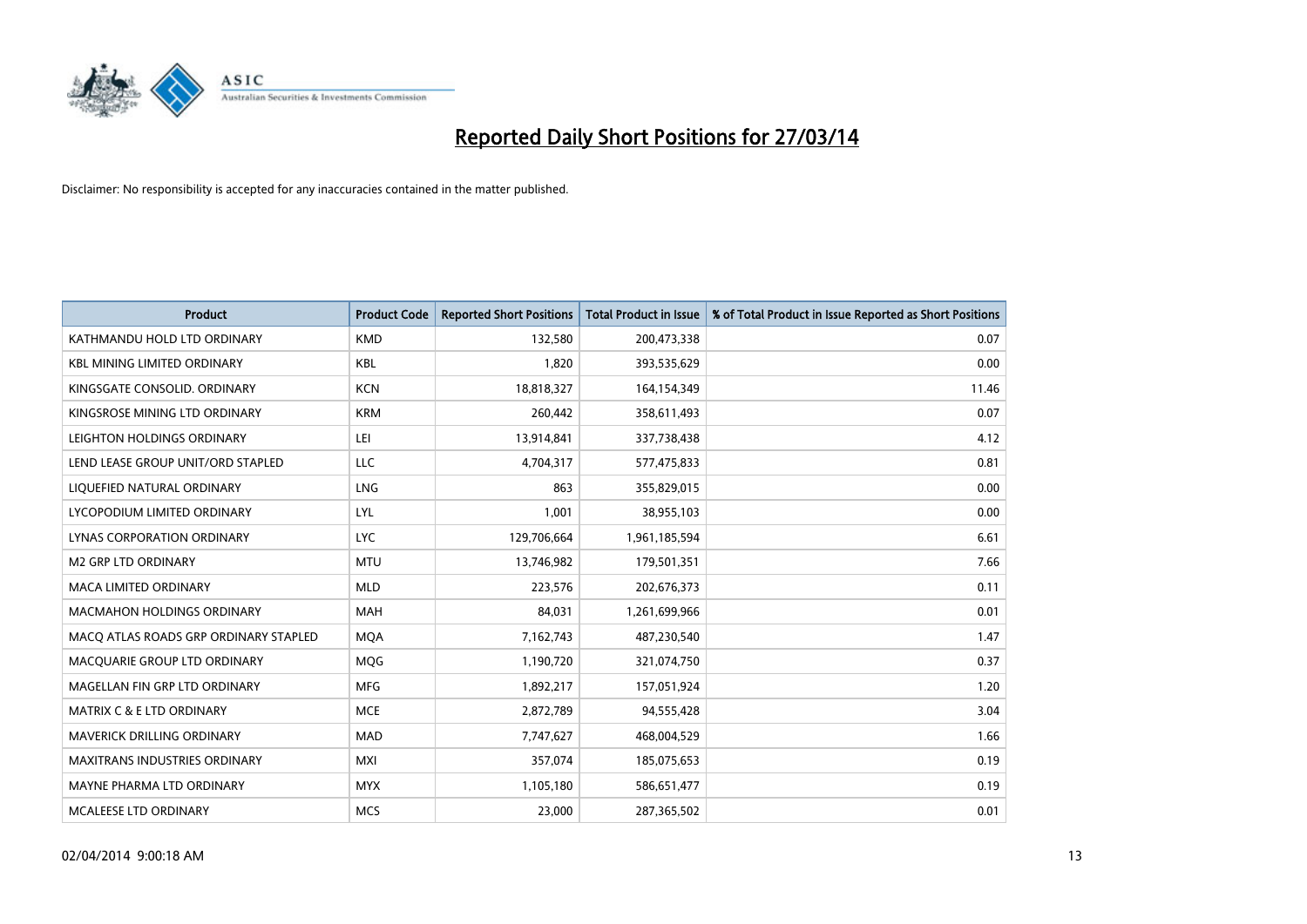

| <b>Product</b>                  | <b>Product Code</b> | <b>Reported Short Positions</b> | <b>Total Product in Issue</b> | % of Total Product in Issue Reported as Short Positions |
|---------------------------------|---------------------|---------------------------------|-------------------------------|---------------------------------------------------------|
| MCMILLAN SHAKESPEARE ORDINARY   | <b>MMS</b>          | 243,467                         | 74,523,965                    | 0.33                                                    |
| MCPHERSON'S LTD ORDINARY        | <b>MCP</b>          | 151,052                         | 93,994,381                    | 0.16                                                    |
| MEDUSA MINING LTD ORDINARY      | <b>MML</b>          | 7,810,660                       | 207,794,301                   | 3.76                                                    |
| <b>MERMAID MARINE ORDINARY</b>  | <b>MRM</b>          | 5,699,866                       | 334,111,938                   | 1.71                                                    |
| MESOBLAST LIMITED ORDINARY      | <b>MSB</b>          | 12,359,698                      | 321,210,394                   | 3.85                                                    |
| METALS X LIMITED ORDINARY       | <b>MLX</b>          | 644,961                         | 1,655,386,110                 | 0.04                                                    |
| METCASH LIMITED ORDINARY        | <b>MTS</b>          | 103,905,872                     | 888,338,048                   | 11.70                                                   |
| MIGHTY RIVER POWER ORDINARY     | <b>MYT</b>          | 3,674,488                       | 1,400,012,517                 | 0.26                                                    |
| MILLENNIUM MIN LTD ORDINARY     | <b>MOY</b>          | 2,316                           | 217,695,372                   | 0.00                                                    |
| MINCOR RESOURCES NL ORDINARY    | <b>MCR</b>          | 879,524                         | 188,208,274                   | 0.47                                                    |
| MINERAL DEPOSITS ORDINARY       | <b>MDL</b>          | 678,772                         | 103,538,786                   | 0.66                                                    |
| MINERAL RESOURCES. ORDINARY     | <b>MIN</b>          | 6,030,165                       | 186,312,198                   | 3.24                                                    |
| MINT WIRELESS ORDINARY          | <b>MNW</b>          | 1,002,223                       | 403,872,395                   | 0.25                                                    |
| MIRABELA NICKEL LTD ORDINARY    | <b>MBN</b>          | 18,855,648                      | 876,801,147                   | 2.15                                                    |
| MIRVAC GROUP STAPLED SECURITIES | <b>MGR</b>          | 2,553,800                       | 3,692,279,772                 | 0.07                                                    |
| MOBILE EMBRACE LTD ORDINARY     | <b>MBE</b>          | 476,363                         | 323,077,790                   | 0.15                                                    |
| MOLOPO ENERGY LTD ORDINARY      | <b>MPO</b>          | 268,667                         | 247,275,840                   | 0.11                                                    |
| MONADELPHOUS GROUP ORDINARY     | <b>MND</b>          | 12,707,329                      | 92,308,047                    | 13.77                                                   |
| MORTGAGE CHOICE LTD ORDINARY    | <b>MOC</b>          | 9,958                           | 123,780,387                   | 0.01                                                    |
| MOUNT GIBSON IRON ORDINARY      | MGX                 | 5,871,977                       | 1,090,584,232                 | 0.54                                                    |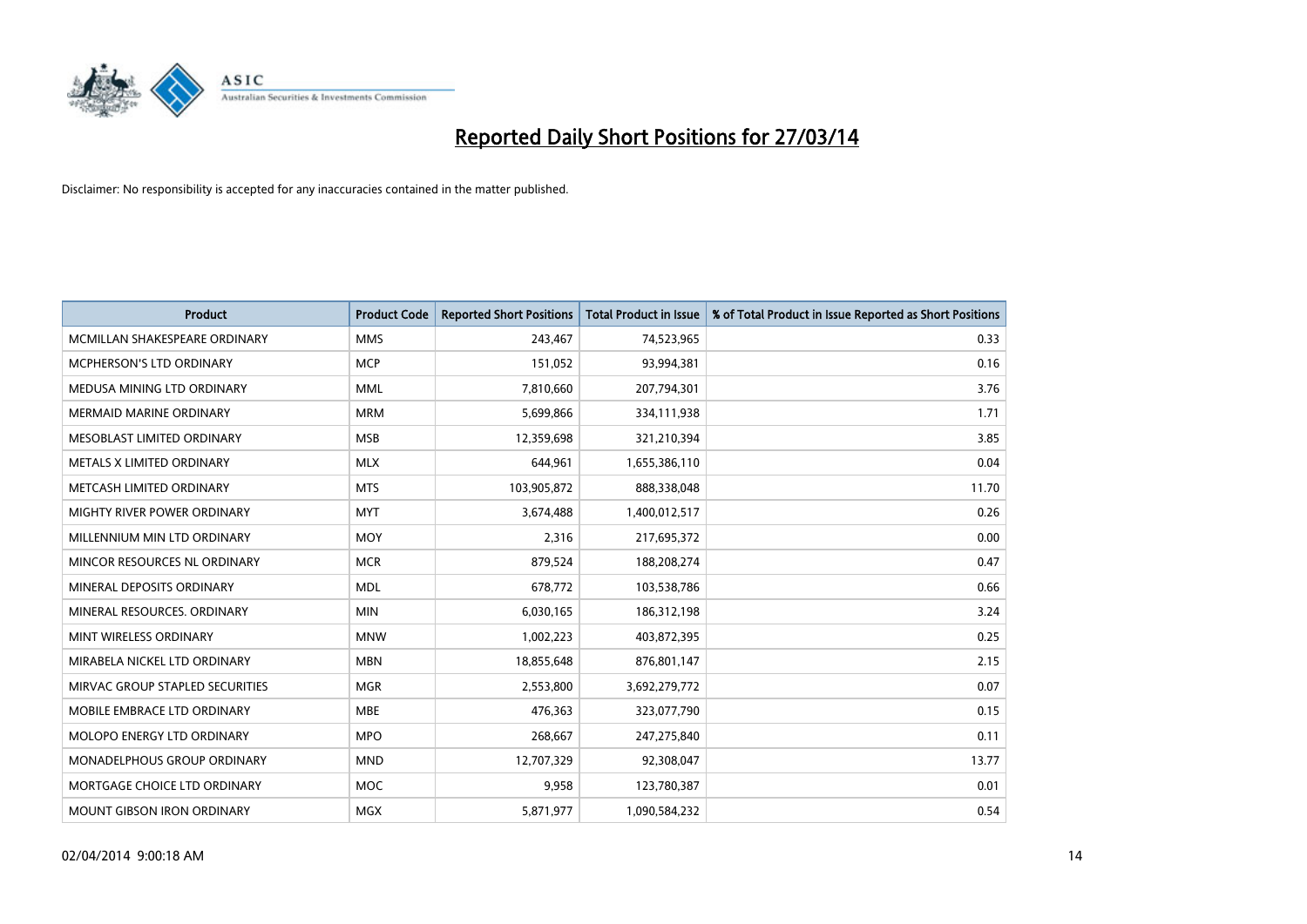

| <b>Product</b>                    | <b>Product Code</b> | <b>Reported Short Positions</b> | <b>Total Product in Issue</b> | % of Total Product in Issue Reported as Short Positions |
|-----------------------------------|---------------------|---------------------------------|-------------------------------|---------------------------------------------------------|
| MULTIPLEX SITES SITES             | <b>MXUPA</b>        | 1,670                           | 4,500,000                     | 0.04                                                    |
| MURCHISON METALS LTD ORDINARY     | <b>MMX</b>          | 216,291                         | 450,497,346                   | 0.05                                                    |
| <b>MYER HOLDINGS LTD ORDINARY</b> | <b>MYR</b>          | 73,397,250                      | 585,684,551                   | 12.53                                                   |
| MYSTATE LIMITED ORDINARY          | <b>MYS</b>          | 1,457                           | 87,234,451                    | 0.00                                                    |
| NANOSONICS LIMITED ORDINARY       | <b>NAN</b>          | 178,257                         | 263,798,826                   | 0.07                                                    |
| NATIONAL AUST, BANK ORDINARY      | <b>NAB</b>          | 6,365,442                       | 2,353,760,289                 | 0.27                                                    |
| NATIONAL STORAGE STAPLED          | <b>NSR</b>          | 1,620,912                       | 244,897,097                   | 0.66                                                    |
| NAVITAS LIMITED ORDINARY          | <b>NVT</b>          | 2,981,824                       | 375,712,581                   | 0.79                                                    |
| NEARMAP LTD ORDINARY              | <b>NEA</b>          | 47,547                          | 337,346,101                   | 0.01                                                    |
| NEON ENERGY LIMITED ORDINARY      | <b>NEN</b>          | 242,166                         | 553,037,848                   | 0.04                                                    |
| NEW HOPE CORPORATION ORDINARY     | <b>NHC</b>          | 676,282                         | 830,933,112                   | 0.08                                                    |
| NEWCREST MINING ORDINARY          | <b>NCM</b>          | 5,375,375                       | 766,510,971                   | 0.70                                                    |
| NEWS CORP A NON-VOTING CDI        | <b>NWSLV</b>        | 405,303                         | 3,390,091                     | 11.96                                                   |
| NEWS CORP B VOTING CDI            | <b>NWS</b>          | 2,734,634                       | 19,315,405                    | 14.16                                                   |
| NEWSAT LIMITED ORDINARY           | <b>NWT</b>          | 5,772,776                       | 612,199,841                   | 0.94                                                    |
| NEXTDC LIMITED ORDINARY           | <b>NXT</b>          | 10,327,446                      | 192,904,486                   | 5.35                                                    |
| NEXUS ENERGY LIMITED ORDINARY     | <b>NXS</b>          | 1,462,101                       | 1,330,219,459                 | 0.11                                                    |
| NIB HOLDINGS LIMITED ORDINARY     | <b>NHF</b>          | 3,739,120                       | 439,004,182                   | 0.85                                                    |
| NICK SCALI LIMITED ORDINARY       | <b>NCK</b>          | 2,001                           | 81,000,000                    | 0.00                                                    |
| NIDO PETROLEUM ORDINARY           | <b>NDO</b>          | 47,402                          | 2,048,317,635                 | 0.00                                                    |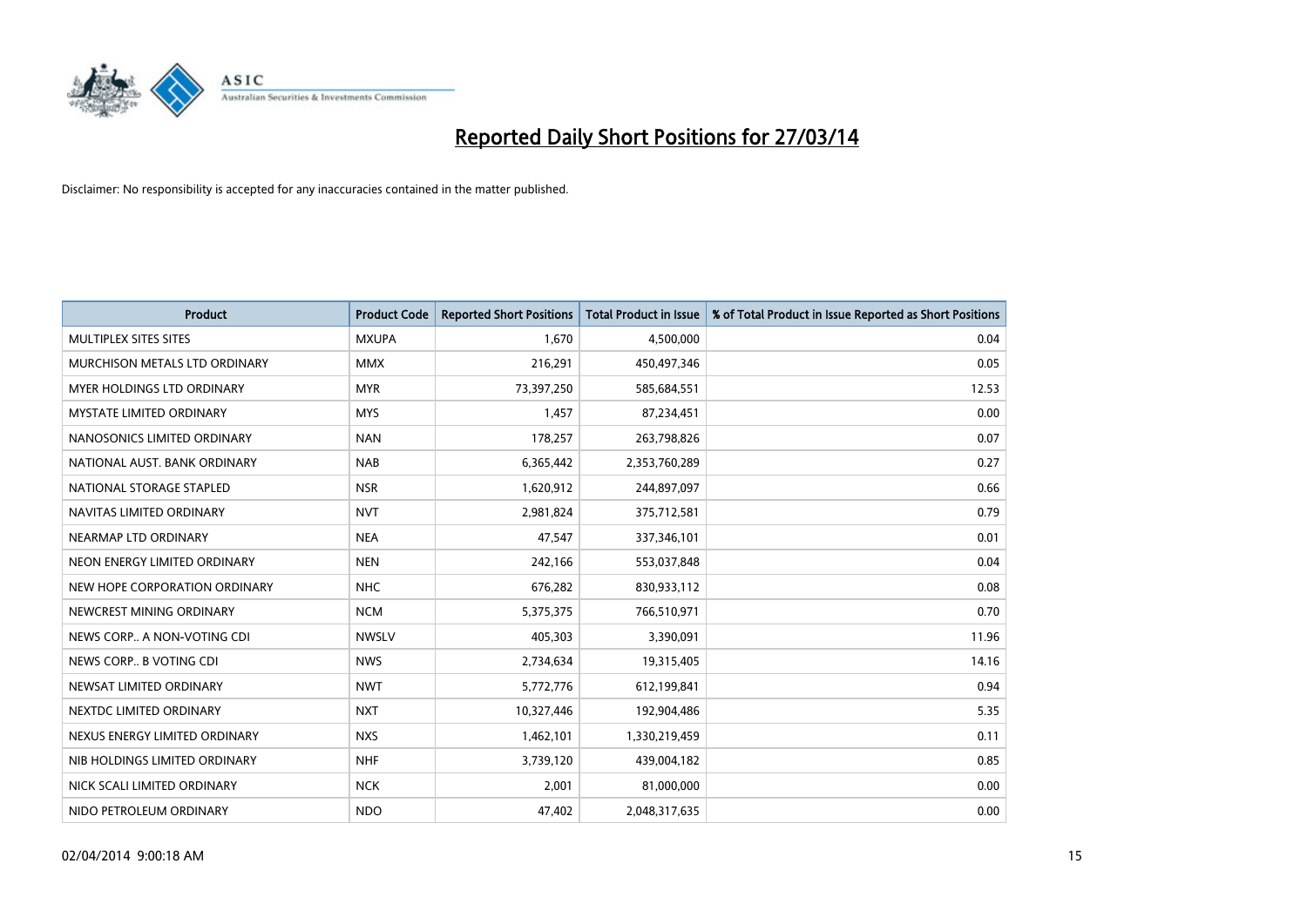

| <b>Product</b>                        | <b>Product Code</b> | <b>Reported Short Positions</b> | <b>Total Product in Issue</b> | % of Total Product in Issue Reported as Short Positions |
|---------------------------------------|---------------------|---------------------------------|-------------------------------|---------------------------------------------------------|
| NINE ENTERTAINMENT ORDINARY           | <b>NEC</b>          | 11,866,028                      | 940,295,023                   | 1.26                                                    |
| NOBLE MINERAL RES ORDINARY            | <b>NMG</b>          | 2,365,726                       | 666,397,952                   | 0.36                                                    |
| NORTHERN IRON LTD ORDINARY            | <b>NFE</b>          | 15,121                          | 484,405,314                   | 0.00                                                    |
| NORTHERN STAR ORDINARY                | <b>NST</b>          | 2,522,671                       | 578,591,915                   | 0.44                                                    |
| NOVOGEN LIMITED ORDINARY              | <b>NRT</b>          | 172,599                         | 168,557,834                   | 0.10                                                    |
| NRW HOLDINGS LIMITED ORDINARY         | <b>NWH</b>          | 18,287,533                      | 278,888,011                   | 6.56                                                    |
| NUCOAL RESOURCES LTD ORDINARY         | <b>NCR</b>          |                                 | 768,612,354                   | 0.00                                                    |
| NUFARM LIMITED ORDINARY               | <b>NUF</b>          | 15,938,459                      | 263,725,895                   | 6.04                                                    |
| OAKTON LIMITED ORDINARY               | <b>OKN</b>          | 166,955                         | 89,990,235                    | 0.19                                                    |
| OCEANAGOLD CORP. CHESS DEPOSITARY INT | <b>OGC</b>          | 3,916,363                       | 300,499,041                   | 1.30                                                    |
| OIL SEARCH LTD ORDINARY               | OSH                 | 19,938,970                      | 1,492,751,394                 | 1.34                                                    |
| OM HOLDINGS LIMITED ORDINARY          | OMH                 | 1,926,708                       | 733,423,337                   | 0.26                                                    |
| ORICA LIMITED ORDINARY                | ORI                 | 9,072,826                       | 370,924,362                   | 2.45                                                    |
| ORIGIN ENERGY ORDINARY                | ORG                 | 7,137,136                       | 1,101,228,973                 | 0.65                                                    |
| OROCOBRE LIMITED ORDINARY             | <b>ORE</b>          | 2,083,045                       | 132,041,911                   | 1.58                                                    |
| ORORA LIMITED ORDINARY                | <b>ORA</b>          | 621,400                         | 1,206,684,923                 | 0.05                                                    |
| OROTONGROUP LIMITED ORDINARY          | ORL                 | 205,782                         | 40,880,902                    | 0.50                                                    |
| OTTO ENERGY LIMITED ORDINARY          | <b>OEL</b>          | 1,120,000                       | 1,149,290,071                 | 0.10                                                    |
| OZ MINERALS ORDINARY                  | OZL                 | 9,847,470                       | 303,470,022                   | 3.24                                                    |
| OZFOREX GROUP LTD ORDINARY            | <b>OFX</b>          | 4,752,630                       | 240,000,000                   | 1.98                                                    |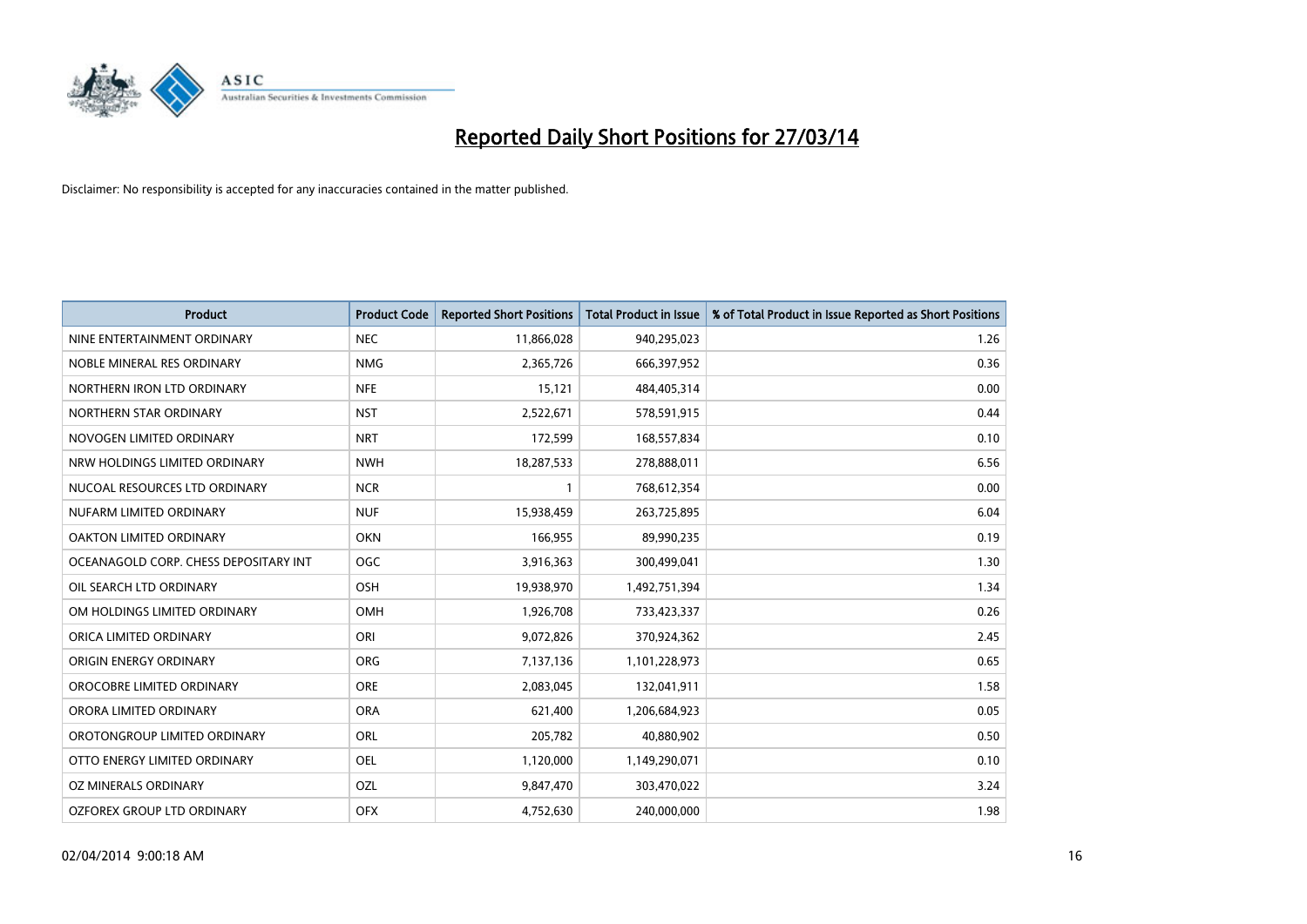

| <b>Product</b>                 | <b>Product Code</b> | <b>Reported Short Positions</b> | <b>Total Product in Issue</b> | % of Total Product in Issue Reported as Short Positions |
|--------------------------------|---------------------|---------------------------------|-------------------------------|---------------------------------------------------------|
| <b>PACIFIC BRANDS ORDINARY</b> | <b>PBG</b>          | 16,432,126                      | 912,915,695                   | 1.80                                                    |
| PACT GROUP HLDGS LTD ORDINARY  | <b>PGH</b>          | 2,651,350                       | 294,097,961                   | 0.90                                                    |
| PALADIN ENERGY LTD ORDINARY    | <b>PDN</b>          | 92,930,281                      | 964, 367, 284                 | 9.64                                                    |
| PANAUST LIMITED ORDINARY       | <b>PNA</b>          | 8,190,453                       | 634,392,712                   | 1.29                                                    |
| PANORAMIC RESOURCES ORDINARY   | PAN                 | 625,881                         | 322,275,824                   | 0.19                                                    |
| PANTERRA GOLD LTD ORDINARY     | PGI                 | $\mathbf{1}$                    | 772,781,012                   | 0.00                                                    |
| PAPERLINX LIMITED ORDINARY     | <b>PPX</b>          | 45,095                          | 665, 181, 261                 | 0.01                                                    |
| PAPILLON RES LTD ORDINARY      | <b>PIR</b>          | 11,235,774                      | 340,894,210                   | 3.30                                                    |
| PATTIES FOODS LTD ORDINARY     | PFL                 | 10.001                          | 139,144,338                   | 0.01                                                    |
| PEET LIMITED ORDINARY          | <b>PPC</b>          | 330,566                         | 433,389,348                   | 0.08                                                    |
| PERPETUAL LIMITED ORDINARY     | PPT                 | 1,195,575                       | 46,529,270                    | 2.57                                                    |
| PERSEUS MINING LTD ORDINARY    | PRU                 | 12,786,986                      | 526,656,401                   | 2.43                                                    |
| PHARMAXIS LTD ORDINARY         | <b>PXS</b>          | 408,118                         | 309,514,849                   | 0.13                                                    |
| PHOSPHAGENICS LTD. ORDINARY    | POH                 | 50,000                          | 1,020,465,957                 | 0.00                                                    |
| PLATINUM ASSET ORDINARY        | <b>PTM</b>          | 340,294                         | 579,659,095                   | 0.06                                                    |
| PLATINUM AUSTRALIA ORDINARY    | <b>PLA</b>          | 836,027                         | 504,968,043                   | 0.17                                                    |
| PLATINUM CAPITAL LTD ORDINARY  | <b>PMC</b>          | 31,051                          | 231,071,933                   | 0.01                                                    |
| PMP LIMITED ORDINARY           | <b>PMP</b>          | 1,584,873                       | 323,781,124                   | 0.49                                                    |
| POSEIDON NICK LTD ORDINARY     | <b>POS</b>          | 496,239                         | 466,264,157                   | 0.11                                                    |
| PRANA BIOTECHNOLOGY ORDINARY   | PBT                 | 3,874,418                       | 429,475,350                   | 0.90                                                    |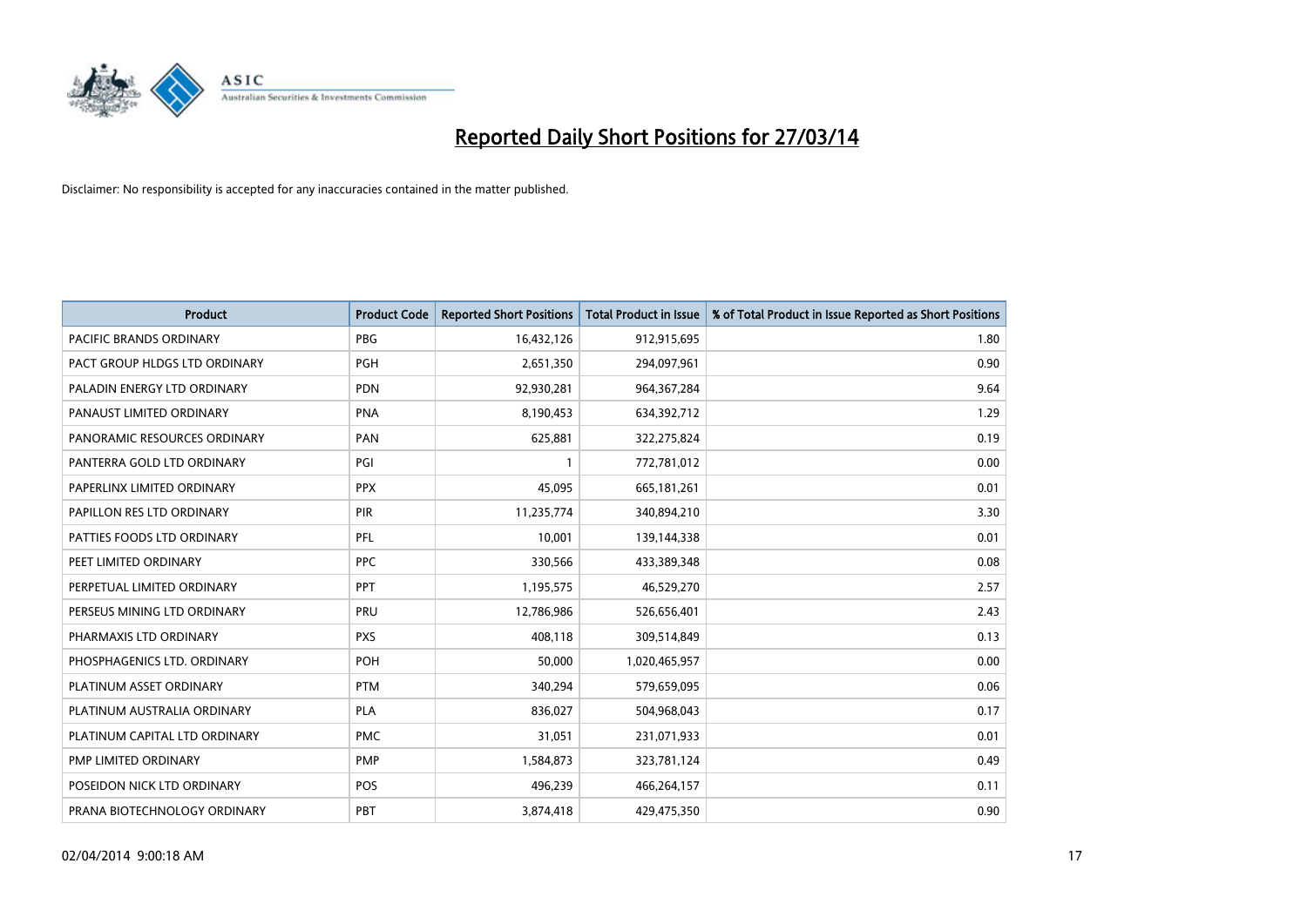

| <b>Product</b>                    | <b>Product Code</b> | <b>Reported Short Positions</b> | <b>Total Product in Issue</b> | % of Total Product in Issue Reported as Short Positions |
|-----------------------------------|---------------------|---------------------------------|-------------------------------|---------------------------------------------------------|
| PREMIER INVESTMENTS ORDINARY      | <b>PMV</b>          | 97,653                          | 155,314,874                   | 0.06                                                    |
| PRIMA BIOMED LTD ORDINARY         | <b>PRR</b>          | 708,730                         | 1,228,709,341                 | 0.06                                                    |
| PRIMARY HEALTH CARE ORDINARY      | <b>PRY</b>          | 13,886,972                      | 504,956,647                   | 2.75                                                    |
| PRIME MEDIA GRP LTD ORDINARY      | <b>PRT</b>          | 148,000                         | 366,330,303                   | 0.04                                                    |
| PROGRAMMED ORDINARY               | <b>PRG</b>          | 20,305                          | 118,235,616                   | 0.02                                                    |
| PURA VIDA ENERGY NL ORDINARY      | <b>PVD</b>          | 36,537                          | 126,641,883                   | 0.03                                                    |
| <b>QANTAS AIRWAYS ORDINARY</b>    | QAN                 | 57,546,716                      | 2,196,330,250                 | 2.62                                                    |
| OBE INSURANCE GROUP ORDINARY      | QBE                 | 22,350,696                      | 1,248,704,599                 | 1.79                                                    |
| ORXPHARMA LTD ORDINARY            | <b>QRX</b>          | 66,492                          | 164,190,969                   | 0.04                                                    |
| <b>QUBE HOLDINGS LTD ORDINARY</b> | <b>QUB</b>          | 33,391,759                      | 931,433,499                   | 3.58                                                    |
| RAMELIUS RESOURCES ORDINARY       | <b>RMS</b>          | 167,892                         | 365,380,380                   | 0.05                                                    |
| RAMSAY HEALTH CARE ORDINARY       | <b>RHC</b>          | 1,560,170                       | 202,081,252                   | 0.77                                                    |
| RCG CORPORATION LTD ORDINARY      | <b>RCG</b>          | 262,065                         | 263,808,625                   | 0.10                                                    |
| <b>RCR TOMLINSON ORDINARY</b>     | <b>RCR</b>          | 169,393                         | 136,989,238                   | 0.12                                                    |
| <b>REA GROUP ORDINARY</b>         | <b>REA</b>          | 824,873                         | 131,714,699                   | 0.63                                                    |
| RECALL HOLDINGS LTD ORDINARY      | <b>REC</b>          | 1,111,930                       | 312,836,448                   | 0.36                                                    |
| <b>RECKON LIMITED ORDINARY</b>    | <b>RKN</b>          | 1,091,360                       | 126,913,066                   | 0.86                                                    |
| RED 5 LIMITED ORDINARY            | <b>RED</b>          | 281,193                         | 759,451,008                   | 0.04                                                    |
| <b>RED FORK ENERGY ORDINARY</b>   | <b>RFE</b>          | 1,758,245                       | 501,051,719                   | 0.35                                                    |
| REDBANK ENERGY LTD ORDINARY       | <b>AEJ</b>          | 13                              | 786,287                       | 0.00                                                    |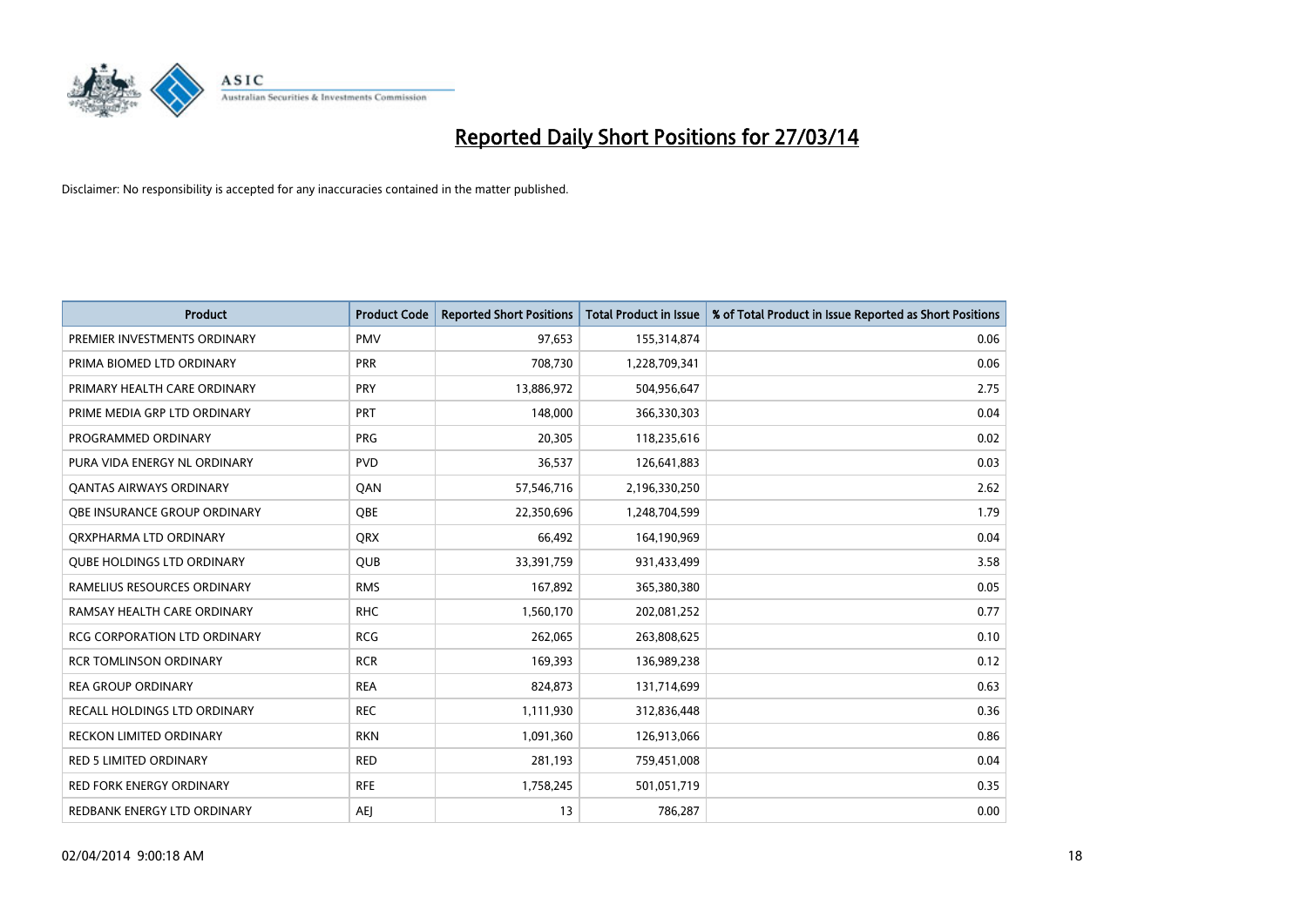

| <b>Product</b>                        | <b>Product Code</b> | <b>Reported Short Positions</b> | <b>Total Product in Issue</b> | % of Total Product in Issue Reported as Short Positions |
|---------------------------------------|---------------------|---------------------------------|-------------------------------|---------------------------------------------------------|
| REECE AUSTRALIA LTD. ORDINARY         | <b>REH</b>          | 272                             | 99,600,000                    | 0.00                                                    |
| REED RESOURCES LTD ORDINARY           | <b>RDR</b>          | 248,500                         | 523,453,895                   | 0.05                                                    |
| <b>REGIS RESOURCES ORDINARY</b>       | <b>RRL</b>          | 23,336,943                      | 499,744,095                   | 4.67                                                    |
| RESMED INC CDI 10:1                   | <b>RMD</b>          | 35,335,771                      | 1,415,926,590                 | 2.50                                                    |
| <b>RESOLUTE MINING ORDINARY</b>       | <b>RSG</b>          | 15,159,115                      | 641,189,223                   | 2.36                                                    |
| RESOURCE EQUIP LTD ORDINARY           | <b>RQL</b>          | 300                             | 251,131,629                   | 0.00                                                    |
| <b>RESOURCE GENERATION ORDINARY</b>   | <b>RES</b>          | 224,301                         | 581,380,338                   | 0.04                                                    |
| RETAIL FOOD GROUP ORDINARY            | <b>RFG</b>          | 4,230,009                       | 144,049,390                   | 2.94                                                    |
| REX MINERALS LIMITED ORDINARY         | <b>RXM</b>          | 1,660,804                       | 216,907,284                   | 0.77                                                    |
| RIO TINTO LIMITED ORDINARY            | <b>RIO</b>          | 6,581,879                       | 435,758,720                   | 1.51                                                    |
| ROC OIL COMPANY ORDINARY              | <b>ROC</b>          | 538,554                         | 686,568,400                   | 0.08                                                    |
| ROYAL WOLF HOLDINGS ORDINARY          | <b>RWH</b>          | 192,532                         | 100,387,052                   | 0.19                                                    |
| RURALCO HOLDINGS ORDINARY             | <b>RHL</b>          | 1,000                           | 77,291,069                    | 0.00                                                    |
| SAI GLOBAL LIMITED ORDINARY           | SAI                 | 11,421,260                      | 210,774,480                   | 5.42                                                    |
| SALMAT LIMITED ORDINARY               | <b>SLM</b>          | 788                             | 159,812,799                   | 0.00                                                    |
| SAMSON OIL & GAS LTD ORDINARY         | SSN                 | 11,080,000                      | 2,547,627,193                 | 0.43                                                    |
| SANDFIRE RESOURCES ORDINARY           | <b>SFR</b>          | 1,002,314                       | 155,640,968                   | 0.64                                                    |
| SANTOS LTD ORDINARY                   | <b>STO</b>          | 7,219,466                       | 970,453,358                   | 0.74                                                    |
| SARACEN MINERAL ORDINARY              | <b>SAR</b>          | 4,333,239                       | 751,075,555                   | 0.58                                                    |
| SCA PROPERTY GROUP STAPLED SECURITIES | SCP                 | 43,314,124                      | 648,628,320                   | 6.68                                                    |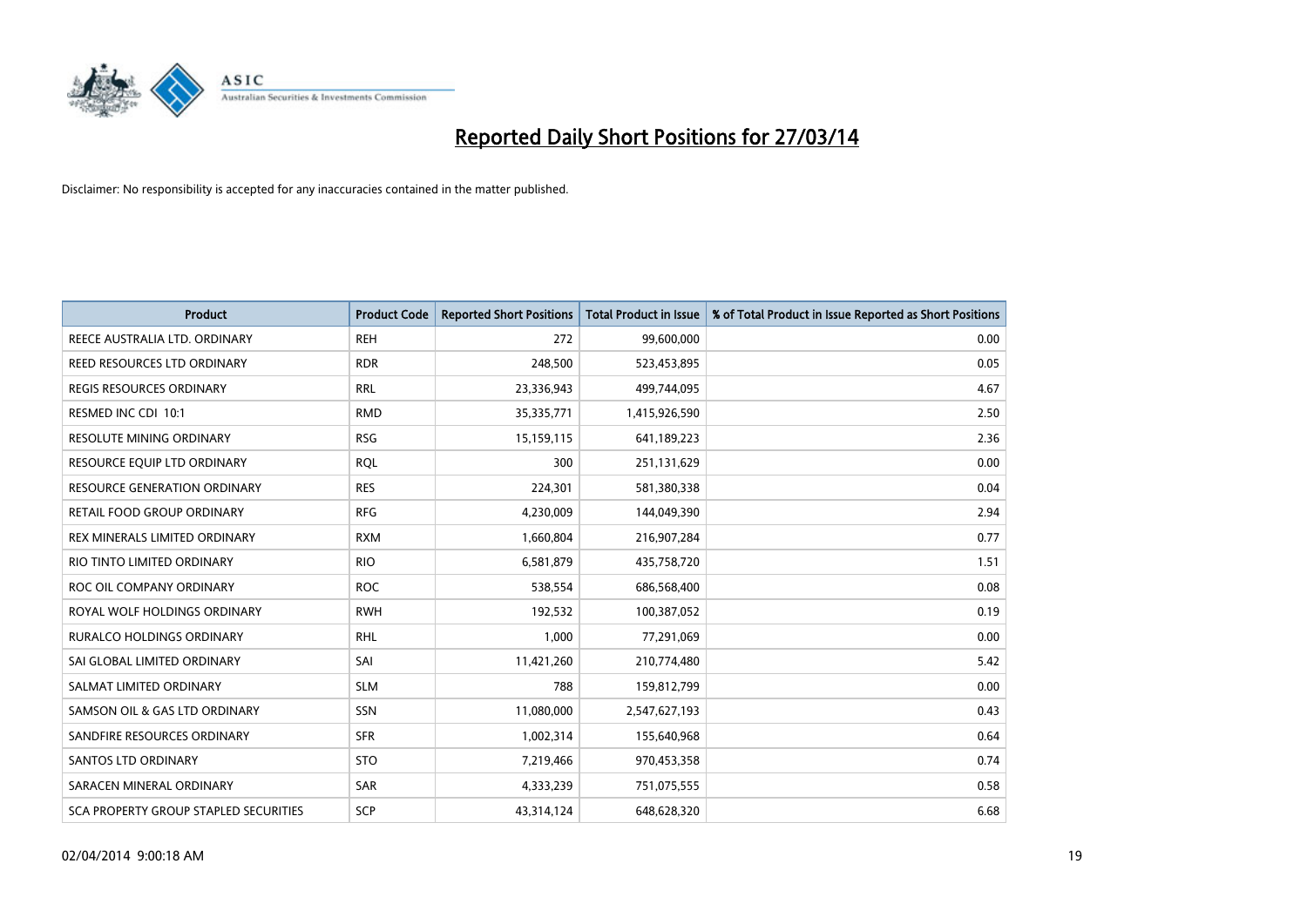

| <b>Product</b>                           | <b>Product Code</b> | <b>Reported Short Positions</b> | <b>Total Product in Issue</b> | % of Total Product in Issue Reported as Short Positions |
|------------------------------------------|---------------------|---------------------------------|-------------------------------|---------------------------------------------------------|
| SEEK LIMITED ORDINARY                    | <b>SEK</b>          | 4,648,853                       | 340,384,875                   | 1.37                                                    |
| SELECT HARVESTS ORDINARY                 | SHV                 | 9,635                           | 57,815,720                    | 0.02                                                    |
| SENEX ENERGY LIMITED ORDINARY            | <b>SXY</b>          | 7,298,578                       | 1,145,058,917                 | 0.64                                                    |
| SERVCORP LIMITED ORDINARY                | SRV                 | 26,756                          | 98,432,275                    | 0.03                                                    |
| SERVICE STREAM ORDINARY                  | SSM                 | 30                              | 284,443,570                   | 0.00                                                    |
| SEVEN GROUP HOLDINGS ORDINARY            | <b>SVW</b>          | 502,549                         | 308,160,281                   | 0.16                                                    |
| SEVEN WEST MEDIA LTD ORDINARY            | <b>SWM</b>          | 10,031,352                      | 999,160,872                   | 1.00                                                    |
| SIGMA PHARMACEUTICAL ORDINARY            | <b>SIP</b>          | 8,207,579                       | 1,119,954,243                 | 0.73                                                    |
| SILEX SYSTEMS ORDINARY                   | <b>SLX</b>          | 2,974,534                       | 170,367,734                   | 1.75                                                    |
| SILVER CHEF LIMITED ORDINARY             | SIV                 | 102,304                         | 29,333,629                    | 0.35                                                    |
| SILVER LAKE RESOURCE ORDINARY            | <b>SLR</b>          | 26,295,722                      | 503,233,971                   | 5.23                                                    |
| SIMS METAL MGMT LTD ORDINARY             | SGM                 | 14,040,760                      | 204,468,597                   | 6.87                                                    |
| SINGAPORE TELECOMM. CHESS DEPOSITARY INT | SGT                 | 2,487,583                       | 141,656,570                   | 1.76                                                    |
| SINO GAS ENERGY ORDINARY                 | <b>SEH</b>          | 1,518,142                       | 1,530,457,040                 | 0.10                                                    |
| SIRIUS RESOURCES NL ORDINARY             | <b>SIR</b>          | 11,223,138                      | 261,980,167                   | 4.28                                                    |
| SIRTEX MEDICAL ORDINARY                  | <b>SRX</b>          | 148,671                         | 56,108,439                    | 0.26                                                    |
| SKILLED GROUP LTD ORDINARY               | <b>SKE</b>          | 2,725,228                       | 235,254,496                   | 1.16                                                    |
| <b>SKY NETWORK ORDINARY</b>              | <b>SKT</b>          | 192,037                         | 389,139,785                   | 0.05                                                    |
| SKYCITY ENT GRP LTD ORDINARY             | <b>SKC</b>          | 463,194                         | 580,016,676                   | 0.08                                                    |
| <b>SLATER &amp; GORDON ORDINARY</b>      | SGH                 | 4,007,254                       | 203,821,542                   | 1.97                                                    |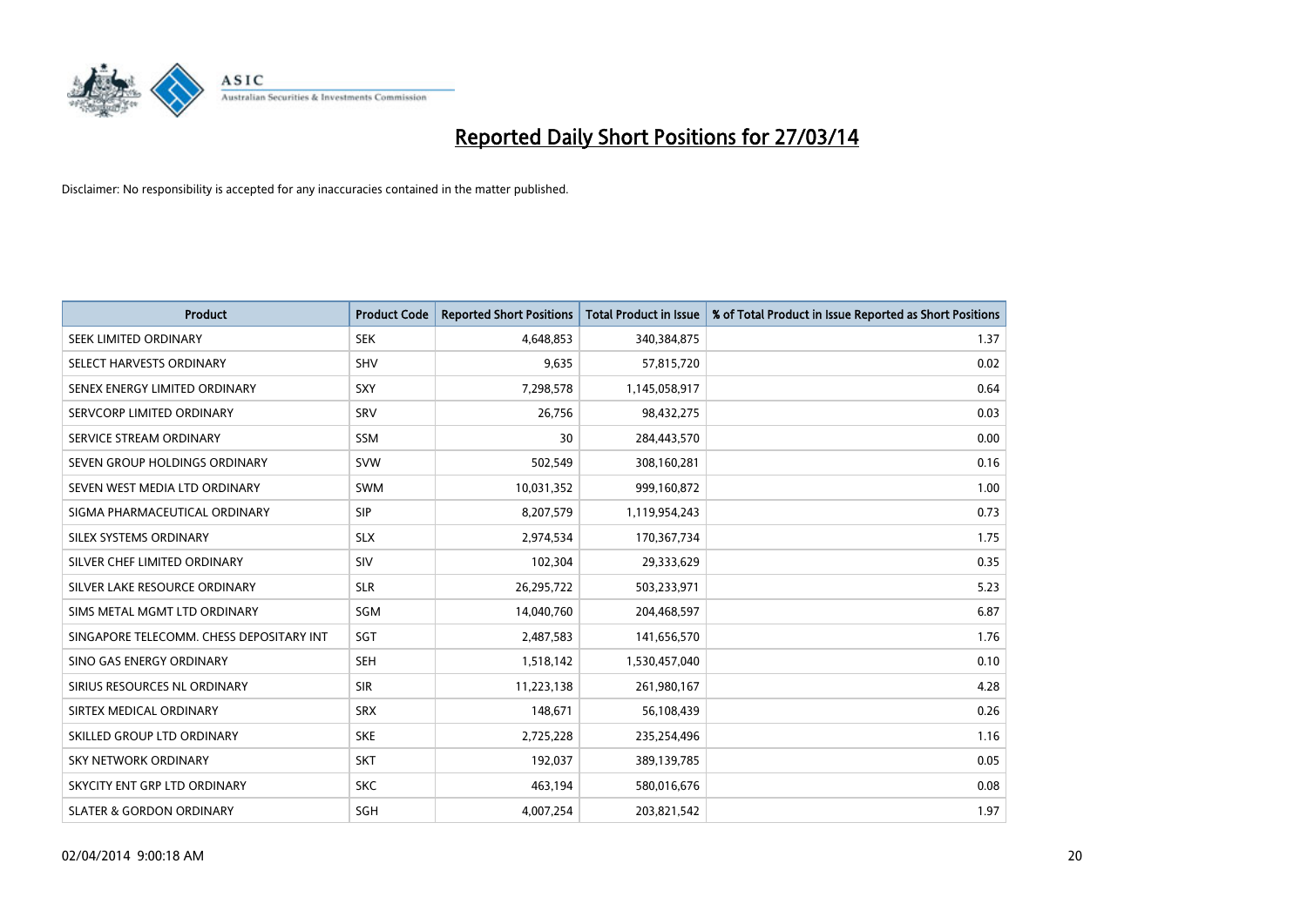

| <b>Product</b>                           | <b>Product Code</b> | <b>Reported Short Positions</b> | <b>Total Product in Issue</b> | % of Total Product in Issue Reported as Short Positions |
|------------------------------------------|---------------------|---------------------------------|-------------------------------|---------------------------------------------------------|
| SMS MANAGEMENT, ORDINARY                 | <b>SMX</b>          | 2,316,712                       | 70,099,763                    | 3.30                                                    |
| SONIC HEALTHCARE ORDINARY                | <b>SHL</b>          | 4,467,346                       | 400,786,556                   | 1.11                                                    |
| SOUL PATTINSON (W.H) ORDINARY            | <b>SOL</b>          | 24,556                          | 239,395,320                   | 0.01                                                    |
| SOUTH BOULDER MINES ORDINARY             | <b>STB</b>          | 1                               | 128,677,826                   | 0.00                                                    |
| SP AUSNET STAPLED SECURITIES             | SPN                 | 80,569,012                      | 3,386,607,080                 | 2.38                                                    |
| SPARK INFRASTRUCTURE STAPLED US PROHIBT. | SKI                 | 46,548,084                      | 1,326,734,264                 | 3.51                                                    |
| SPDR 200 FUND ETF UNITS                  | <b>STW</b>          | 92.882                          | 45,026,368                    | 0.21                                                    |
| SPDR 200 RESOURCES ETF UNITS             | <b>OZR</b>          | 25,538                          | 1,601,962                     | 1.59                                                    |
| SPDR SMALL ORDS ETF UNITS                | SSO                 | 147,078                         | 801,304                       | 18.35                                                   |
| SPECIALTY FASHION ORDINARY               | SFH                 | 49,260                          | 192,236,121                   | 0.03                                                    |
| ST BARBARA LIMITED ORDINARY              | SBM                 | 26,070,316                      | 488,074,077                   | 5.34                                                    |
| STARPHARMA HOLDINGS ORDINARY             | <b>SPL</b>          | 15,008,084                      | 284,664,680                   | 5.27                                                    |
| STEADFAST GROUP LTD ORDINARY             | <b>SDF</b>          | 855,369                         | 500,971,408                   | 0.17                                                    |
| STHN CROSS MEDIA ORDINARY                | <b>SXL</b>          | 11,958,747                      | 705,099,800                   | 1.70                                                    |
| STOCKLAND UNITS/ORD STAPLED              | SGP                 | 11,925,984                      | 2,326,978,560                 | 0.51                                                    |
| STRAITS RES LTD. ORDINARY                | SRO                 | 28,747                          | 1,217,730,293                 | 0.00                                                    |
| STRATA-X ENERGY LTD CDI 1:1              | <b>SXA</b>          | 9,651,064                       | 88,970,180                    | 10.85                                                   |
| STW COMMUNICATIONS ORDINARY              | SGN                 | 1,180,948                       | 403,828,512                   | 0.29                                                    |
| SUNCORP GROUP LTD ORDINARY               | <b>SUN</b>          | 7,868,335                       | 1,286,600,980                 | 0.61                                                    |
| SUNDANCE ENERGY ORDINARY                 | <b>SEA</b>          | 8,739,036                       | 526,911,724                   | 1.66                                                    |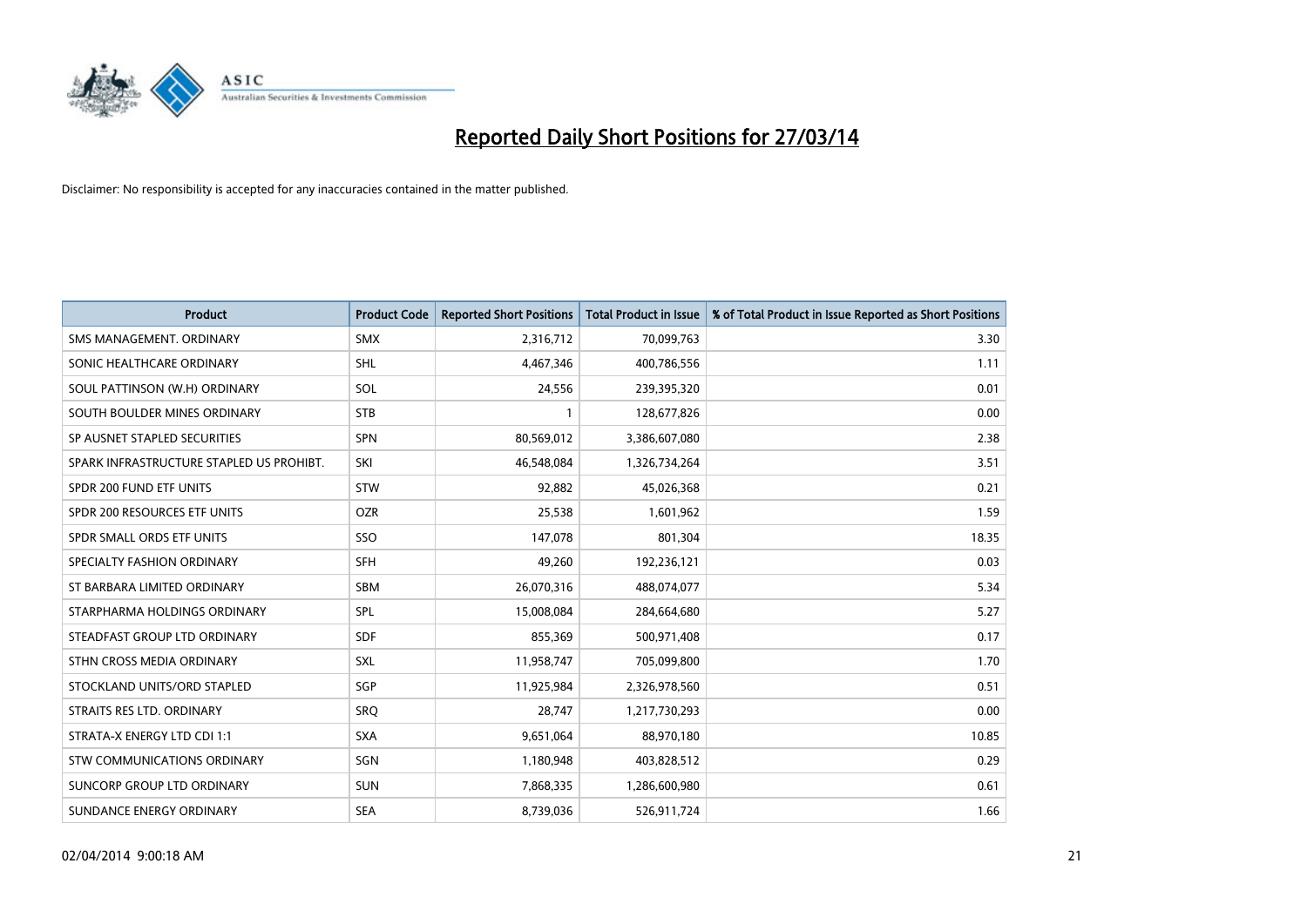

| <b>Product</b>                       | <b>Product Code</b> | <b>Reported Short Positions</b> | Total Product in Issue | % of Total Product in Issue Reported as Short Positions |
|--------------------------------------|---------------------|---------------------------------|------------------------|---------------------------------------------------------|
| SUNDANCE RESOURCES ORDINARY          | SDL                 | 83,976,743                      | 3,079,369,367          | 2.73                                                    |
| SUNLAND GROUP LTD ORDINARY           | <b>SDG</b>          | 52,170                          | 181,710,087            | 0.03                                                    |
| SUPER RET REP LTD ORDINARY           | <b>SUL</b>          | 4,533,448                       | 196,731,620            | 2.30                                                    |
| SYD AIRPORT STAPLED US PROHIBIT.     | SYD                 | 15,985,529                      | 2,216,216,041          | 0.72                                                    |
| SYRAH RESOURCES ORDINARY             | <b>SYR</b>          | 4,468,852                       | 162,385,614            | 2.75                                                    |
| TABCORP HOLDINGS LTD ORDINARY        | <b>TAH</b>          | 19,195,492                      | 762,954,019            | 2.52                                                    |
| TAP OIL LIMITED ORDINARY             | <b>TAP</b>          | 54.699                          | 242,237,221            | 0.02                                                    |
| TASSAL GROUP LIMITED ORDINARY        | <b>TGR</b>          | 185,557                         | 146,507,029            | 0.13                                                    |
| <b>TATTS GROUP LTD ORDINARY</b>      | <b>TTS</b>          | 12,439,320                      | 1,417,117,821          | 0.88                                                    |
| <b>TECHNOLOGY ONE ORDINARY</b>       | <b>TNE</b>          | 222,065                         | 307,751,455            | 0.07                                                    |
| TELECOM CORPORATION ORDINARY         | <b>TEL</b>          | 15,147,565                      | 1,824,369,462          | 0.83                                                    |
| <b>TELSTRA CORPORATION, ORDINARY</b> | TLS                 | 9,203,947                       | 12,443,074,357         | 0.07                                                    |
| TEN NETWORK HOLDINGS ORDINARY        | <b>TEN</b>          | 146,729,813                     | 2,630,984,596          | 5.58                                                    |
| TERANGA GOLD CORP CDI 1:1            | <b>TGZ</b>          | 232,622                         | 107,748,431            | 0.22                                                    |
| TFS CORPORATION LTD ORDINARY         | <b>TFC</b>          | 753,256                         | 282,157,408            | 0.27                                                    |
| THE REJECT SHOP ORDINARY             | <b>TRS</b>          | 1,629,687                       | 28,826,248             | 5.65                                                    |
| TIGER RESOURCES ORDINARY             | <b>TGS</b>          | 138,161                         | 803,311,695            | 0.02                                                    |
| TOLL HOLDINGS LTD ORDINARY           | <b>TOL</b>          | 31,946,072                      | 717,133,875            | 4.45                                                    |
| TORO ENERGY LIMITED ORDINARY         | <b>TOE</b>          | $\mathbf{1}$                    | 1,557,017,582          | 0.00                                                    |
| TOX FREE SOLUTIONS ORDINARY          | <b>TOX</b>          | 2,292,260                       | 133,252,359            | 1.72                                                    |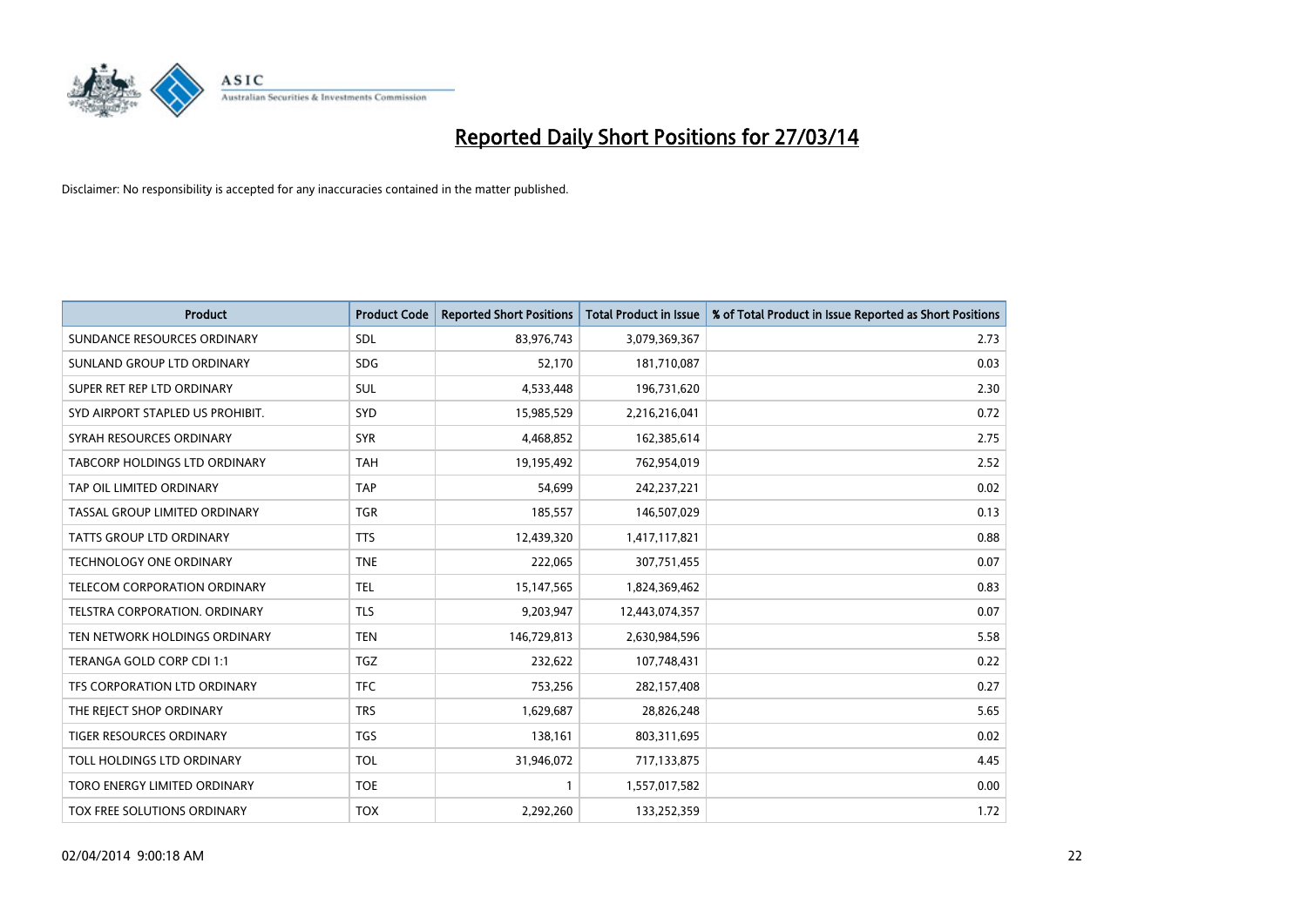

| <b>Product</b>                        | <b>Product Code</b> | <b>Reported Short Positions</b> | <b>Total Product in Issue</b> | % of Total Product in Issue Reported as Short Positions |
|---------------------------------------|---------------------|---------------------------------|-------------------------------|---------------------------------------------------------|
| TPG TELECOM LIMITED ORDINARY          | <b>TPM</b>          | 2,705,633                       | 793,808,141                   | 0.34                                                    |
| TRADE ME GROUP ORDINARY               | <b>TME</b>          | 1,741,046                       | 396,548,005                   | 0.44                                                    |
| <b>TRANSFIELD SERVICES ORDINARY</b>   | <b>TSE</b>          | 40,301,607                      | 512,457,716                   | 7.86                                                    |
| TRANSPACIFIC INDUST. ORDINARY         | <b>TPI</b>          | 15,055,341                      | 1,578,786,704                 | 0.95                                                    |
| TRANSURBAN GROUP TRIPLE STAPLED SEC.  | <b>TCL</b>          | 9,297,580                       | 1,491,855,200                 | 0.62                                                    |
| <b>TREASURY GROUP ORDINARY</b>        | <b>TRG</b>          | 28,970                          | 23,070,755                    | 0.13                                                    |
| TREASURY WINE ESTATE ORDINARY         | <b>TWE</b>          | 52,142,181                      | 647,227,144                   | 8.06                                                    |
| TROY RESOURCES LTD ORDINARY           | <b>TRY</b>          | 3,091,906                       | 190,775,997                   | 1.62                                                    |
| TWENTY-FIRST FOX INC A NON-VOTING CDI | <b>FOXLV</b>        | 321,566                         | 20,840,872                    | 1.54                                                    |
| TWENTY-FIRST FOX INC B VOTING CDI     | <b>FOX</b>          | 1,785,980                       | 166,198,478                   | 1.07                                                    |
| UGL LIMITED ORDINARY                  | UGL                 | 25,701,595                      | 166,511,240                   | 15.44                                                   |
| UXC LIMITED ORDINARY                  | <b>UXC</b>          | 3,066,784                       | 320,706,487                   | 0.96                                                    |
| <b>VEDA GROUP LTD ORDINARY</b>        | <b>VED</b>          | 7,625,380                       | 842,055,406                   | 0.91                                                    |
| <b>VILLAGE ROADSHOW LTD ORDINARY</b>  | <b>VRL</b>          | 1,088,555                       | 159,498,988                   | 0.68                                                    |
| <b>VIRGIN AUS HLDG LTD ORDINARY</b>   | <b>VAH</b>          | 71,926,007                      | 3,514,825,734                 | 2.05                                                    |
| VIRTUS HEALTH LTD ORDINARY            | <b>VRT</b>          | 3,508,673                       | 79,722,678                    | 4.40                                                    |
| VISION EYE INSTITUTE ORDINARY         | <b>VEI</b>          | 201,546                         | 160,759,740                   | 0.13                                                    |
| VNGD AUS HIGH YIELD ETF UNITS         | <b>VHY</b>          | 3,386                           | 5,534,787                     | 0.06                                                    |
| <b>VOCATION LTD ORDINARY</b>          | <b>VET</b>          | 10,486,772                      | 200,000,000                   | 5.24                                                    |
| <b>VOCUS COMMS LTD ORDINARY</b>       | <b>VOC</b>          | 482,476                         | 92,740,166                    | 0.52                                                    |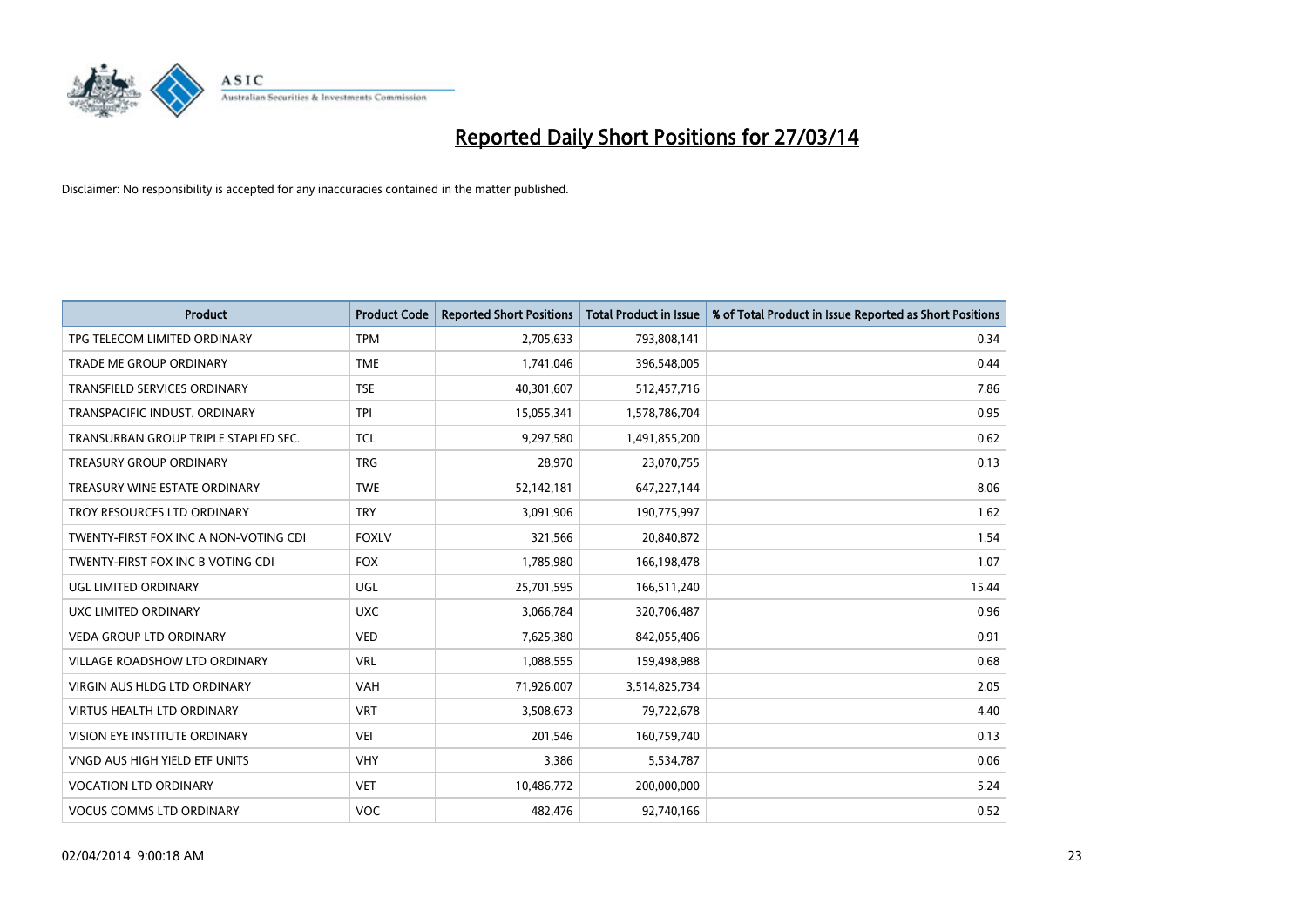

| <b>Product</b>                       | <b>Product Code</b> | <b>Reported Short Positions</b> | <b>Total Product in Issue</b> | % of Total Product in Issue Reported as Short Positions |
|--------------------------------------|---------------------|---------------------------------|-------------------------------|---------------------------------------------------------|
| <b>WATPAC LIMITED ORDINARY</b>       | <b>WTP</b>          | 4,422                           | 186,489,922                   | 0.00                                                    |
| WEBJET LIMITED ORDINARY              | <b>WEB</b>          | 1,964,601                       | 79,397,959                    | 2.47                                                    |
| WESFARMERS LIMITED ORDINARY          | <b>WES</b>          | 6,080,408                       | 1,143,274,951                 | 0.53                                                    |
| WESTERN AREAS LTD ORDINARY           | <b>WSA</b>          | 21,122,519                      | 226,392,226                   | 9.33                                                    |
| WESTERN DESERT RES. ORDINARY         | <b>WDR</b>          | 7,551,113                       | 500,040,257                   | 1.51                                                    |
| WESTERN DESERT RES. RIGHTS 31-MAR-14 | <b>WDRR</b>         | 684,509                         | 120,009,662                   | 0.57                                                    |
| WESTFIELD GROUP ORD/UNIT STAPLED SEC | <b>WDC</b>          | 6,131,765                       | 2,113,501,814                 | 0.29                                                    |
| WESTFIELD RETAIL TST UNIT STAPLED    | <b>WRT</b>          | 20,953,158                      | 2,979,214,029                 | 0.70                                                    |
| <b>WESTPAC BANKING CORP ORDINARY</b> | <b>WBC</b>          | 18,689,973                      | 3,109,048,309                 | 0.60                                                    |
| <b>WESTSIDE CORPORATION ORDINARY</b> | <b>WCL</b>          | 100,000                         | 443,925,821                   | 0.02                                                    |
| WHITE ENERGY COMPANY ORDINARY        | <b>WEC</b>          | 1,649,423                       | 322,974,494                   | 0.51                                                    |
| WHITEHAVEN COAL ORDINARY             | <b>WHC</b>          | 67,262,725                      | 1,025,692,710                 | 6.56                                                    |
| WIDE BAY AUST LTD ORDINARY           | <b>WBB</b>          | 441                             | 36,238,600                    | 0.00                                                    |
| WINDIMURRA VANADIUM ORDINARY         | <b>WVL</b>          | 20,461                          | 19,284,366                    | 0.11                                                    |
| WOODSIDE PETROLEUM ORDINARY          | <b>WPL</b>          | 6,276,792                       | 823,910,657                   | 0.76                                                    |
| WOOLWORTHS LIMITED ORDINARY          | <b>WOW</b>          | 9,749,760                       | 1,254,680,145                 | 0.78                                                    |
| <b>WORLEYPARSONS LTD ORDINARY</b>    | <b>WOR</b>          | 3,105,801                       | 243,480,720                   | 1.28                                                    |
| WOTIF.COM HOLDINGS ORDINARY          | <b>WTF</b>          | 9,460,892                       | 211,736,244                   | 4.47                                                    |
| <b>XERO LTD ORDINARY</b>             | <b>XRO</b>          | 25,000                          | 127,610,312                   | 0.02                                                    |
| YANCOAL AUST LTD ORDINARY            | YAL                 | 368                             | 994,216,659                   | 0.00                                                    |